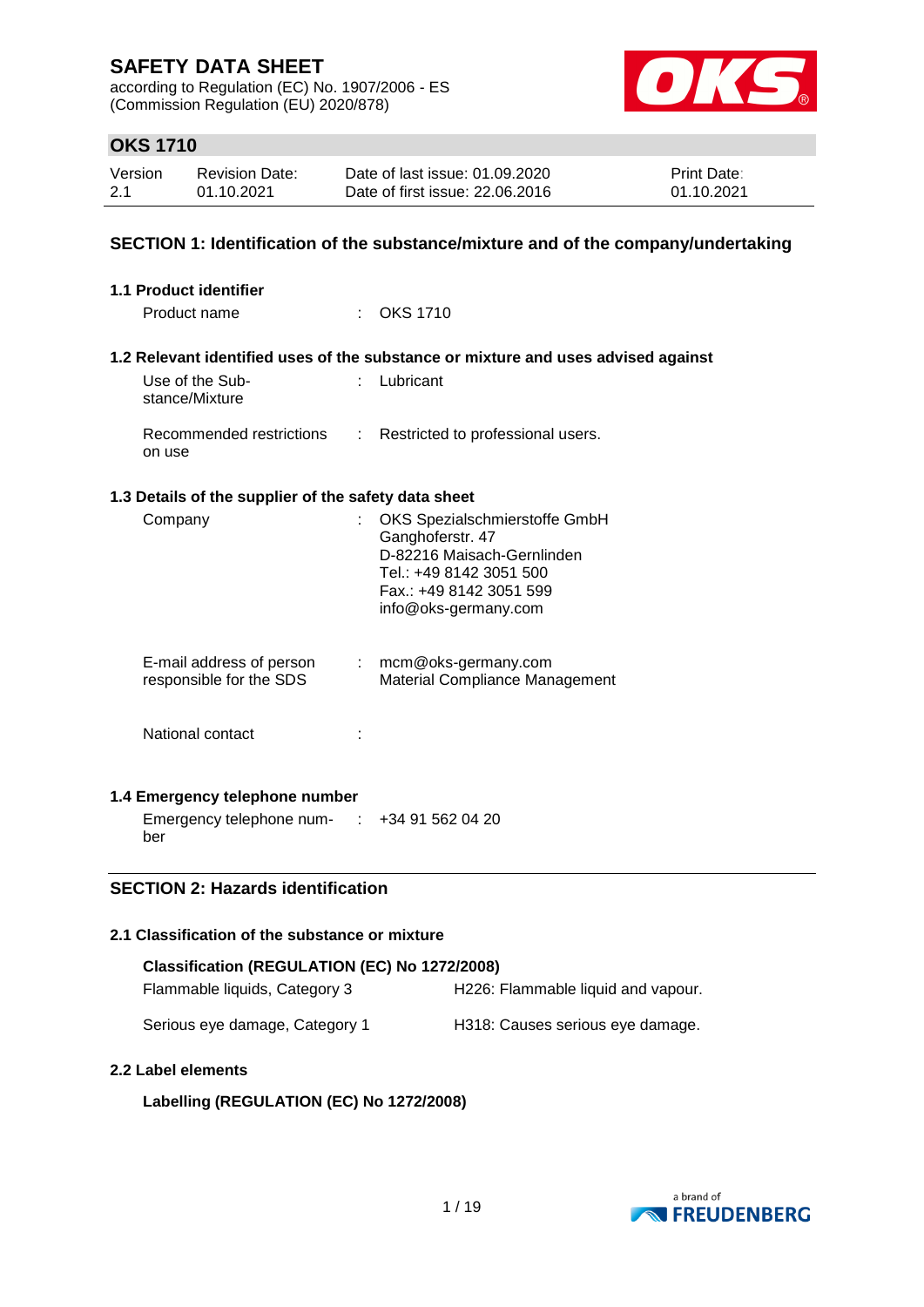according to Regulation (EC) No. 1907/2006 - ES (Commission Regulation (EU) 2020/878)



## **OKS 1710**

| Version<br>2.1 |             | <b>Revision Date:</b><br>01.10.2021 | Date of last issue: 01.09.2020<br>Date of first issue: 22.06.2016 |                                                                                                                                                        | Print Date:<br>01.10.2021    |
|----------------|-------------|-------------------------------------|-------------------------------------------------------------------|--------------------------------------------------------------------------------------------------------------------------------------------------------|------------------------------|
|                |             | Hazard pictograms                   |                                                                   |                                                                                                                                                        |                              |
|                | Signal word |                                     | Danger                                                            |                                                                                                                                                        |                              |
|                |             | <b>Hazard statements</b>            | H <sub>226</sub><br>H318                                          | Flammable liquid and vapour.<br>Causes serious eye damage.                                                                                             |                              |
|                |             | Precautionary statements            | <b>Prevention:</b><br>P <sub>210</sub>                            | Keep away from heat, hot surfaces, sparks,<br>open flames and other ignition sources. No                                                               |                              |
|                |             |                                     | P <sub>233</sub><br>P280                                          | smoking.<br>Keep container tightly closed.<br>Wear protective gloves/ protective clothing/<br>eye protection/ face protection.                         |                              |
|                |             |                                     | <b>Response:</b>                                                  |                                                                                                                                                        |                              |
|                |             |                                     | $P305 + P351 + P338 + P310$                                       | with water for several minutes. Remove<br>contact lenses, if present and easy to do.<br>Continue rinsing. Immediately call a<br>POISON CENTER/ doctor. | IF IN EYES: Rinse cautiously |
|                |             |                                     | P370 + P378                                                       | In case of fire: Use alcohol-resistant foam,<br>carbon dioxide or water mist to extinguish.                                                            |                              |
|                |             |                                     | Storage:                                                          |                                                                                                                                                        |                              |
|                |             |                                     | $P403 + P235$                                                     | Store in a well-ventilated place. Keep cool.                                                                                                           |                              |

#### **Hazardous components which must be listed on the label:**

Fettalkoholethoxylat

#### **2.3 Other hazards**

This substance/mixture contains no components considered to be either persistent, bioaccumulative and toxic (PBT), or very persistent and very bioaccumulative (vPvB) at levels of 0.1% or higher.

Ecological information: The substance/mixture does not contain components considered to have endocrine disrupting properties according to REACH Article 57(f) or Commission Delegated regulation (EU) 2017/2100 or Commission Regulation (EU) 2018/605 at levels of 0.1% or higher.

Toxicological information: The substance/mixture does not contain components considered to have endocrine disrupting properties according to REACH Article 57(f) or Commission Delegated regulation (EU) 2017/2100 or Commission Regulation (EU) 2018/605 at levels of 0.1% or higher.

#### **SECTION 3: Composition/information on ingredients**

**3.2 Mixtures**

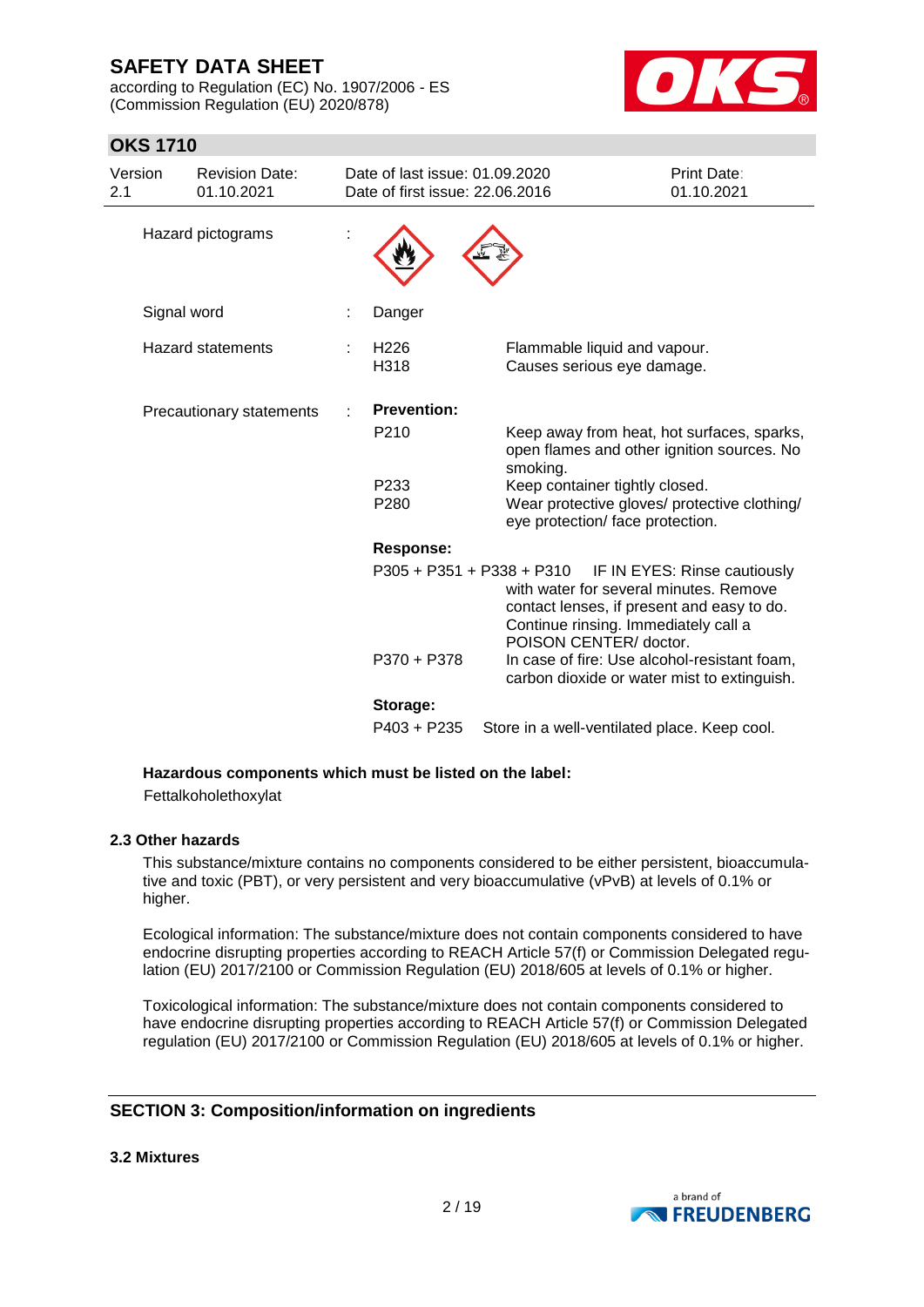according to Regulation (EC) No. 1907/2006 - ES (Commission Regulation (EU) 2020/878)



## **OKS 1710**

| Version | <b>Revision Date:</b> | Date of last issue: 01.09.2020  | <b>Print Date:</b> |
|---------|-----------------------|---------------------------------|--------------------|
| 2.1     | 01.10.2021            | Date of first issue: 22,06,2016 | 01.10.2021         |

Chemical nature : Aqueous emulsion Wax

#### **Components**

| Chemical name                                | CAS-No.<br>EC-No.<br>Index-No.<br>Registration number                    | Classification                                           | specific concen-<br>tration limit<br>M-Factor<br><b>Notes</b><br>Acute toxicity<br>estimate                            | Concentration<br>(% w/w) |  |  |  |
|----------------------------------------------|--------------------------------------------------------------------------|----------------------------------------------------------|------------------------------------------------------------------------------------------------------------------------|--------------------------|--|--|--|
| propan-2-ol                                  | 67-63-0<br>200-661-7<br>603-117-00-0<br>02-2119457558-25-<br><b>XXXX</b> | Flam. Liq.2; H225<br>Eye Irrit.2; H319<br>STOT SE3; H336 |                                                                                                                        | $>= 1 - 10$              |  |  |  |
| Fettalkoholethoxylat                         | 68439-49-6<br>500-212-8                                                  | Acute Tox.4; H302<br>Eye Dam.1; H318                     |                                                                                                                        | $>= 3 - < 10$            |  |  |  |
| phosphoric acid                              | 7664-38-2<br>231-633-2<br>015-011-00-6                                   | Skin Corr.1B;<br>H314<br>Eye Dam.1; H318                 | $>= 25 %$<br>Skin Corr.1B,<br>H314<br>$10 - 25%$<br>Skin Irrit.2,<br>H315<br>$10 - 25%$<br>Eye Irrit.2, H319<br>Note B | $>= 1 - < 3$             |  |  |  |
| Substances with a workplace exposure limit : |                                                                          |                                                          |                                                                                                                        |                          |  |  |  |
| 2,2',2"-nitrilotriethanol                    | $102 - 71 - 6$<br>203-049-8<br>01-2119486482-31-<br><b>XXXX</b>          | Not classified                                           |                                                                                                                        | $>= 1 - 10$              |  |  |  |

For explanation of abbreviations see section 16.

### **SECTION 4: First aid measures**

**4.1 Description of first aid measures**

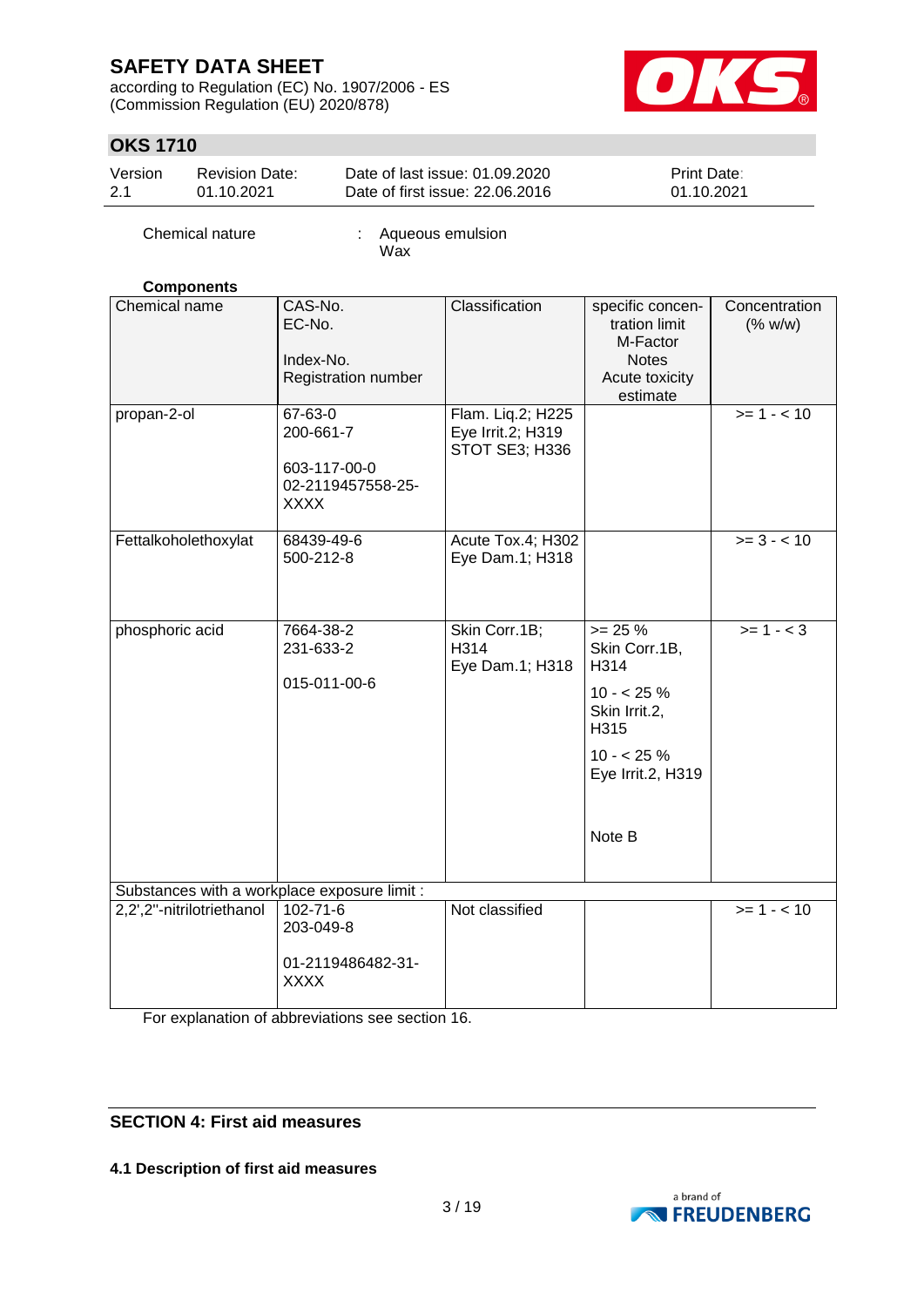according to Regulation (EC) No. 1907/2006 - ES (Commission Regulation (EU) 2020/878)



## **OKS 1710**

| Version<br>2.1 | <b>Revision Date:</b><br>01.10.2021 | Date of last issue: 01.09.2020<br>Date of first issue: 22.06.2016                                                                                                                                                                                                                                               | <b>Print Date:</b><br>01.10.2021 |
|----------------|-------------------------------------|-----------------------------------------------------------------------------------------------------------------------------------------------------------------------------------------------------------------------------------------------------------------------------------------------------------------|----------------------------------|
| If inhaled     |                                     | Remove person to fresh air. If signs/symptoms continue, get<br>medical attention.<br>Keep patient warm and at rest.<br>If unconscious, place in recovery position and seek medical<br>advice.<br>Keep respiratory tract clear.<br>If breathing is irregular or stopped, administer artificial respira-<br>tion. |                                  |
|                | In case of skin contact             | Take off all contaminated clothing immediately.<br>Wash off immediately with soap and plenty of water.<br>Get medical attention immediately if irritation develops and<br>persists.<br>Wash clothing before reuse.<br>Thoroughly clean shoes before reuse.                                                      |                                  |
|                | In case of eye contact              | Rinse immediately with plenty of water, also under the eyelids,<br>for at least 10 minutes.<br>Get medical attention immediately.                                                                                                                                                                               |                                  |
| If swallowed   |                                     | Move the victim to fresh air.<br>If unconscious, place in recovery position and seek medical<br>advice.<br>Keep respiratory tract clear.<br>Do NOT induce vomiting.<br>Rinse mouth with water.<br>Never give anything by mouth to an unconscious person.                                                        |                                  |
|                |                                     | 4.2 Most important symptoms and effects, both acute and delayed                                                                                                                                                                                                                                                 |                                  |
| Symptoms       |                                     | Inhalation may provoke the following symptoms:<br>Unconsciousness<br><b>Dizziness</b><br><b>Drowsiness</b><br>Headache<br>Nausea<br><b>Tiredness</b><br>Skin contact may provoke the following symptoms:<br>Erythema                                                                                            |                                  |
| <b>Risks</b>   |                                     | Can be absorbed through skin.<br>Causes skin irritation.                                                                                                                                                                                                                                                        |                                  |
|                |                                     | 4.3 Indication of any immediate medical attention and special treatment needed                                                                                                                                                                                                                                  |                                  |
| Treatment      |                                     | Treat symptomatically.                                                                                                                                                                                                                                                                                          |                                  |

### **SECTION 5: Firefighting measures**

### **5.1 Extinguishing media**

Suitable extinguishing media : Use water spray, alcohol-resistant foam, dry chemical or car-

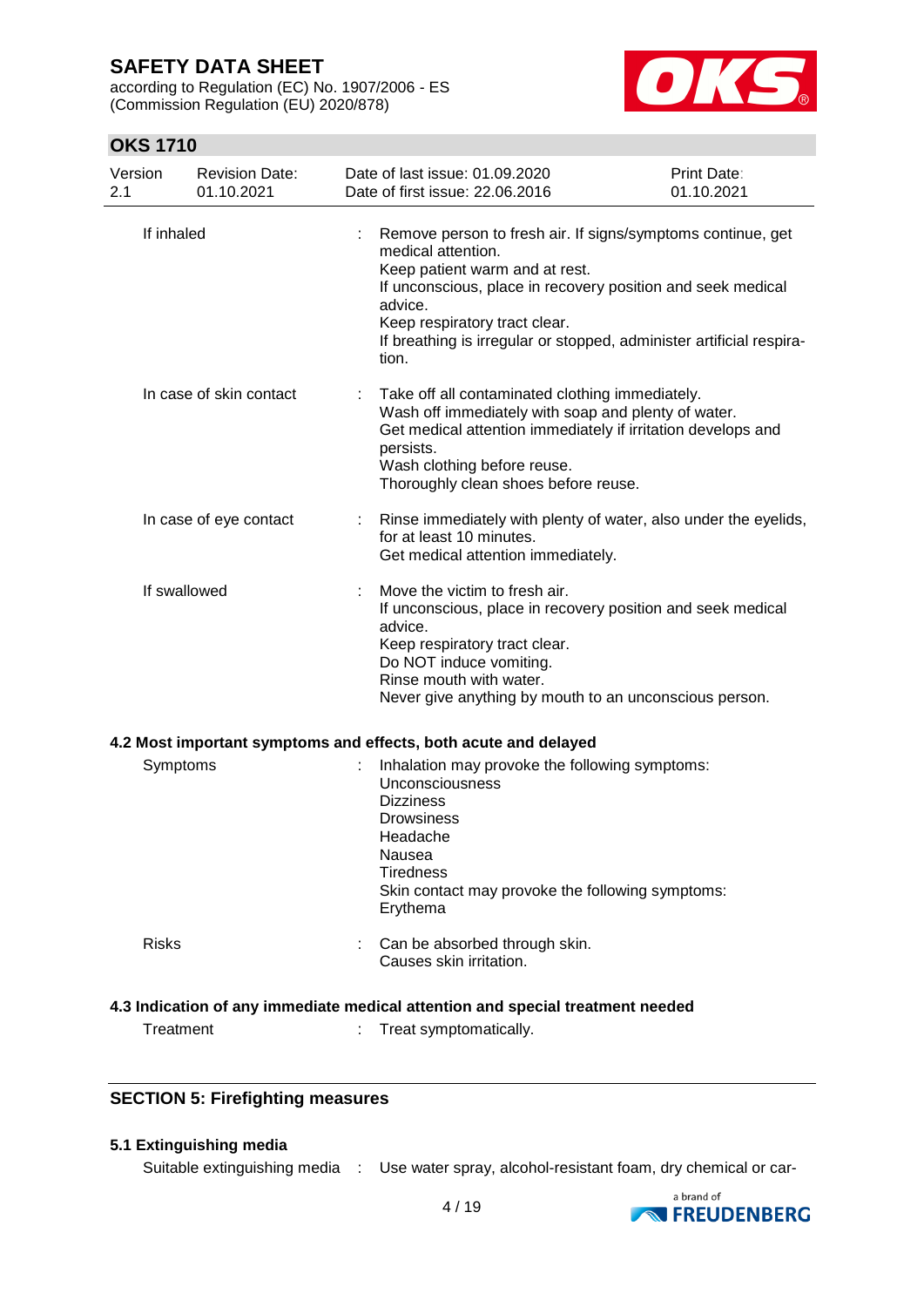according to Regulation (EC) No. 1907/2006 - ES (Commission Regulation (EU) 2020/878)



## **OKS 1710**

| Version<br>2.1 |                  | <b>Revision Date:</b><br>01.10.2021 | Date of last issue: 01.09.2020<br>Date of first issue: 22.06.2016                                                                                                                  | Print Date:<br>01.10.2021 |
|----------------|------------------|-------------------------------------|------------------------------------------------------------------------------------------------------------------------------------------------------------------------------------|---------------------------|
|                |                  |                                     | bon dioxide.                                                                                                                                                                       |                           |
|                | media            | Unsuitable extinguishing            | High volume water jet                                                                                                                                                              |                           |
|                |                  |                                     | 5.2 Special hazards arising from the substance or mixture                                                                                                                          |                           |
|                | fighting         | Specific hazards during fire-       | Do not let product enter drains.<br>Container may explode if heated.<br>Beware of vapours accumulating to form explosive concentra-<br>tions. Vapours can accumulate in low areas. |                           |
|                | ucts             | Hazardous combustion prod- :        | Carbon oxides<br>Nitrogen oxides (NOx)<br>Oxides of phosphorus                                                                                                                     |                           |
|                |                  | 5.3 Advice for firefighters         |                                                                                                                                                                                    |                           |
|                | for firefighters | Special protective equipment :      | In the event of fire, wear self-contained breathing apparatus.<br>Use personal protective equipment. Exposure to decomposi-<br>tion products may be a hazard to health.            |                           |
|                |                  | Further information                 | Standard procedure for chemical fires.<br>Cool containers/tanks with water spray.                                                                                                  |                           |

## **SECTION 6: Accidental release measures**

#### **6.1 Personal precautions, protective equipment and emergency procedures**

| Personal precautions | Evacuate personnel to safe areas.                                  |
|----------------------|--------------------------------------------------------------------|
|                      | Use personal protective equipment.<br>Ensure adequate ventilation. |
|                      | Remove all sources of ignition.                                    |
|                      | Do not breathe vapours or spray mist.                              |
|                      | Refer to protective measures listed in sections 7 and 8.           |

### **6.2 Environmental precautions**

| Environmental precautions | : Try to prevent the material from entering drains or water                          |
|---------------------------|--------------------------------------------------------------------------------------|
|                           | courses.                                                                             |
|                           | Prevent further leakage or spillage if safe to do so.                                |
|                           | Local authorities should be advised if significant spillages<br>cannot be contained. |
|                           |                                                                                      |

#### **6.3 Methods and material for containment and cleaning up**

| Methods for cleaning up | : Contain spillage, and then collect with non-combustible ab-    |
|-------------------------|------------------------------------------------------------------|
|                         | sorbent material, (e.g. sand, earth, diatomaceous earth, ver-    |
|                         | miculite) and place in container for disposal according to local |
|                         | / national regulations (see section 13).                         |
|                         | Non-sparking tools should be used.                               |

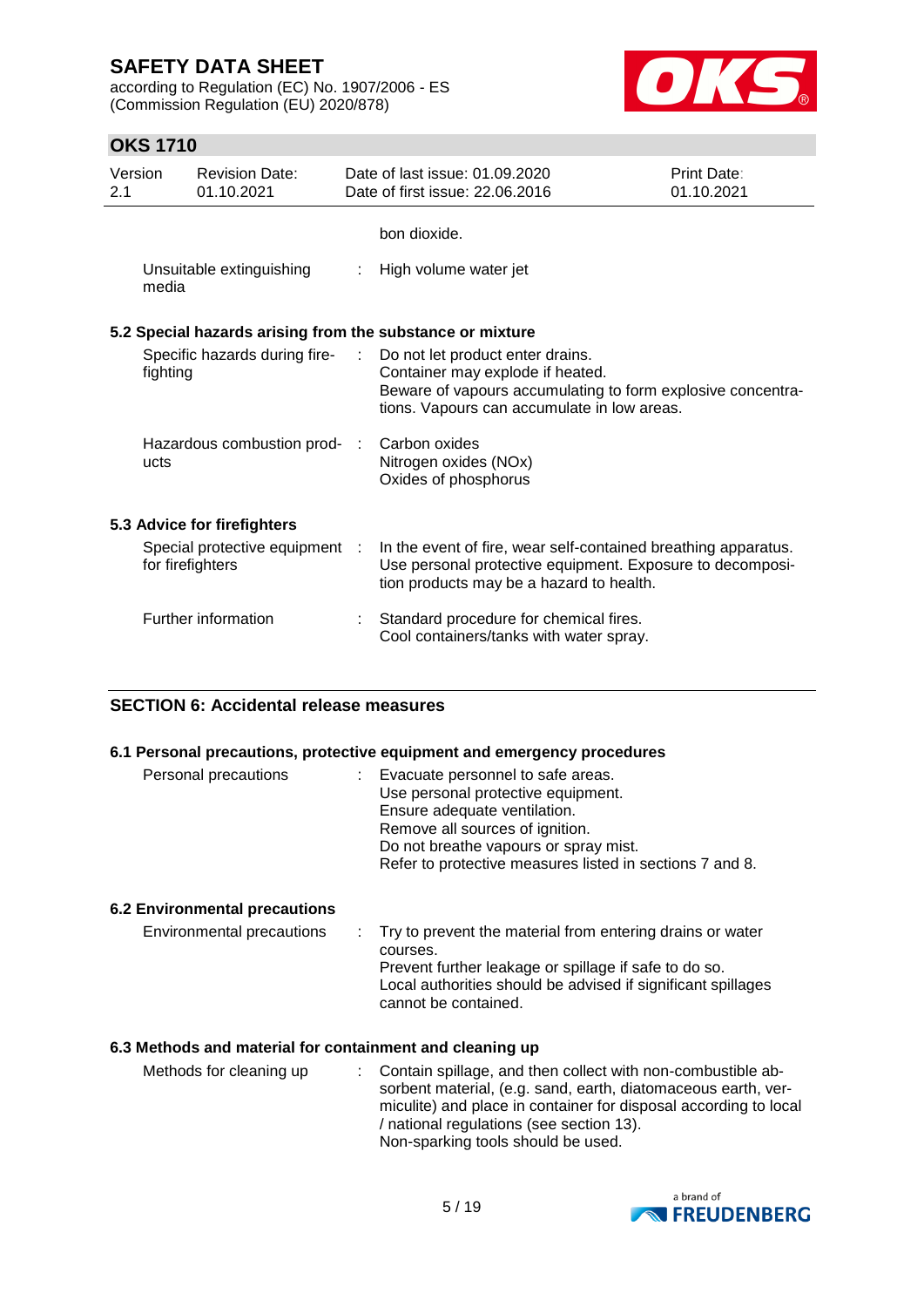according to Regulation (EC) No. 1907/2006 - ES (Commission Regulation (EU) 2020/878)



## **OKS 1710**

| Version | Revision Date: | Date of last issue: 01.09.2020  | <b>Print Date:</b> |
|---------|----------------|---------------------------------|--------------------|
| 2.1     | 01.10.2021     | Date of first issue: 22,06,2016 | 01.10.2021         |

#### **6.4 Reference to other sections**

For personal protection see section 8.

### **SECTION 7: Handling and storage**

### **7.1 Precautions for safe handling**

| Advice on safe handling                            | Use only in an area containing explosion proof equipment.<br>Do not use in areas without adequate ventilation.<br>Do not breathe vapours or spray mist.<br>In case of insufficient ventilation, wear suitable respiratory<br>equipment.<br>Avoid contact with skin and eyes.<br>For personal protection see section 8.<br>Keep away from fire, sparks and heated surfaces.<br>Smoking, eating and drinking should be prohibited in the ap-<br>plication area.<br>Wash hands and face before breaks and immediately after<br>handling the product.<br>Ensure all equipment is electrically grounded before beginning<br>transfer operations.<br>Do not get in eyes or mouth or on skin.<br>Do not get on skin or clothing.<br>Do not ingest.<br>Do not use sparking tools.<br>Do not enter areas where used or stored until adequately ven-<br>tilated.<br>Do not repack.<br>Do not re-use empty containers.<br>These safety instructions also apply to empty packaging which<br>may still contain product residues.<br>Keep container closed when not in use. |
|----------------------------------------------------|---------------------------------------------------------------------------------------------------------------------------------------------------------------------------------------------------------------------------------------------------------------------------------------------------------------------------------------------------------------------------------------------------------------------------------------------------------------------------------------------------------------------------------------------------------------------------------------------------------------------------------------------------------------------------------------------------------------------------------------------------------------------------------------------------------------------------------------------------------------------------------------------------------------------------------------------------------------------------------------------------------------------------------------------------------------|
| Advice on protection against<br>fire and explosion | Keep away from heat and sources of ignition.                                                                                                                                                                                                                                                                                                                                                                                                                                                                                                                                                                                                                                                                                                                                                                                                                                                                                                                                                                                                                  |
| Hygiene measures                                   | Wash face, hands and any exposed skin thoroughly after<br>handling.                                                                                                                                                                                                                                                                                                                                                                                                                                                                                                                                                                                                                                                                                                                                                                                                                                                                                                                                                                                           |

#### **7.2 Conditions for safe storage, including any incompatibilities**

|  | Requirements for storage<br>areas and containers | : Store in original container. Keep container closed when not in<br>use. Keep in a cool place away from oxidizing agents. Keep in<br>a dry, cool and well-ventilated place. Do not store together<br>with oxidizing and self-igniting products. Containers which are<br>opened must be carefully resealed and kept upright to prevent<br>leakage. Store in accordance with the particular national regu-<br>lations. Keep in properly labelled containers. |
|--|--------------------------------------------------|------------------------------------------------------------------------------------------------------------------------------------------------------------------------------------------------------------------------------------------------------------------------------------------------------------------------------------------------------------------------------------------------------------------------------------------------------------|
|--|--------------------------------------------------|------------------------------------------------------------------------------------------------------------------------------------------------------------------------------------------------------------------------------------------------------------------------------------------------------------------------------------------------------------------------------------------------------------------------------------------------------------|

Protect from frost.

#### **7.3 Specific end use(s)**

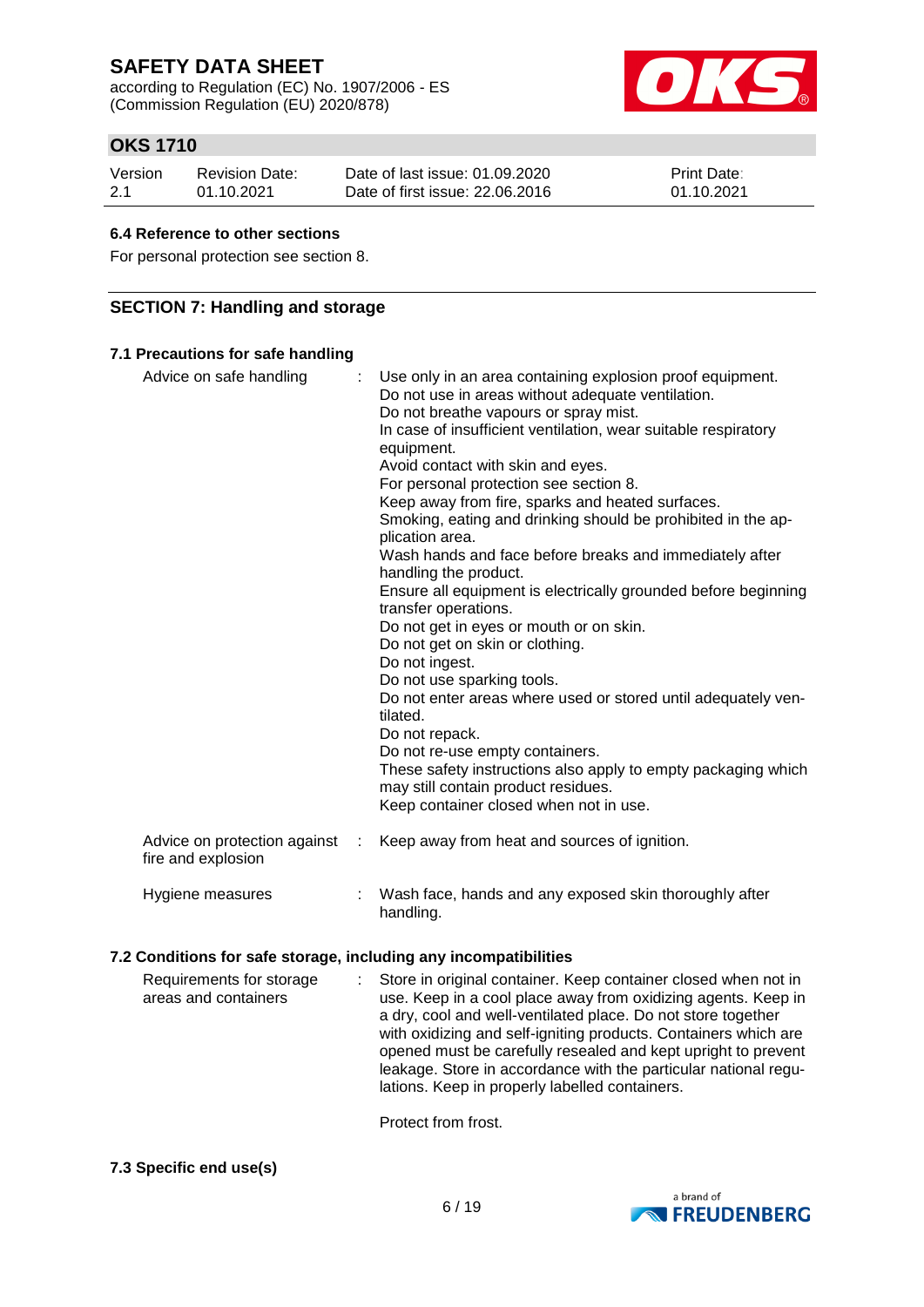according to Regulation (EC) No. 1907/2006 - ES (Commission Regulation (EU) 2020/878)



## **OKS 1710**

| Version | <b>Revision Date:</b> | Date of last issue: 01.09.2020                      | <b>Print Date:</b> |
|---------|-----------------------|-----------------------------------------------------|--------------------|
| 2.1     | 01.10.2021            | Date of first issue: 22.06.2016                     | 01.10.2021         |
|         | Specific use(s)       | : Specific instructions for handling, not required. |                    |

## **SECTION 8: Exposure controls/personal protection**

#### **8.1 Control parameters**

### **Occupational Exposure Limits**

| Components                        | CAS-No.                         | Value type (Form<br>of exposure) | Control parameters | <b>Basis</b>       |
|-----------------------------------|---------------------------------|----------------------------------|--------------------|--------------------|
| $2,2^{\prime},2^{\prime\prime}$ - | $102 - 71 - 6$                  | VLA-ED                           | $5 \text{ mg/m}$ 3 | <b>ES VLA</b>      |
| nitrilotriethanol                 |                                 |                                  |                    | $(2006 - 01 - 01)$ |
| propan-2-ol                       | 67-63-0                         | VLA-ED                           | 200 ppm            | <b>ES VLA</b>      |
|                                   |                                 |                                  | 500 mg/m3          | $(2011 - 03 - 03)$ |
|                                   |                                 | <b>VLA-EC</b>                    | 400 ppm            | <b>ES VLA</b>      |
|                                   |                                 |                                  | 1.000 mg/m3        | $(2011 - 03 - 03)$ |
| phosphoric acid                   | 7664-38-2                       | <b>TWA</b>                       | 1 $mg/m3$          | 2000/39/EC         |
|                                   |                                 |                                  |                    | $(2000-06-16)$     |
|                                   | Further information: Indicative |                                  |                    |                    |
|                                   |                                 | <b>STEL</b>                      | $2$ mg/m $3$       | 2000/39/EC         |
|                                   |                                 |                                  |                    | (2000-06-16)       |
|                                   |                                 | Further information: Indicative  |                    |                    |
|                                   |                                 | <b>VLA-ED</b>                    | 1 $mg/m3$          | <b>ES VLA</b>      |
|                                   |                                 |                                  |                    | $(2011 - 03 - 03)$ |
|                                   |                                 | <b>VLA-EC</b>                    | $2$ mg/m $3$       | <b>ES VLA</b>      |
|                                   |                                 |                                  |                    | (2011-03-03)       |

#### **Biological occupational exposure limits**

| Substance name | CAS-No. | Control parameters          | Sampling time                    | <b>Basis</b>          |
|----------------|---------|-----------------------------|----------------------------------|-----------------------|
| propan-2-ol    | 67-63-0 | Acetone: 40 mg/l<br>(Urine) | I At the end of the<br>work week | ES VLB<br>$(2011-03-$ |
|                |         |                             |                                  | (03)                  |

#### **Derived No Effect Level (DNEL) according to Regulation (EC) No. 1907/2006:**

| Substance name            | End Use | Exposure routes | Potential health ef- | Value              |
|---------------------------|---------|-----------------|----------------------|--------------------|
|                           |         |                 | fects                |                    |
| 2,2',2"-nitrilotriethanol | Workers | Dermal          | Long-term systemic   | $6,3$ mg/kg        |
|                           |         |                 | effects              |                    |
|                           | Workers | Inhalation      | Long-term systemic   | $5$ mg/m $3$       |
|                           |         |                 | effects              |                    |
|                           | Workers | Inhalation      | Long-term local ef-  | $5 \text{ mg/m}$ 3 |
|                           |         |                 | fects                |                    |

### **Predicted No Effect Concentration (PNEC) according to Regulation (EC) No. 1907/2006:**

| Substance name            | <b>Environmental Compartment</b>          | Value                |
|---------------------------|-------------------------------------------|----------------------|
| 2,2',2"-nitrilotriethanol | Soil                                      | $0,151$ mg/kg        |
|                           | Microbiological Activity in Sewage Treat- | $10$ mg/l            |
|                           | ment Systems                              |                      |
|                           | Fresh water                               | $0,32 \text{ mg/l}$  |
|                           | Marine water                              | $0,032 \text{ mg/l}$ |
|                           | Fresh water sediment                      | $1,7$ mg/kg          |

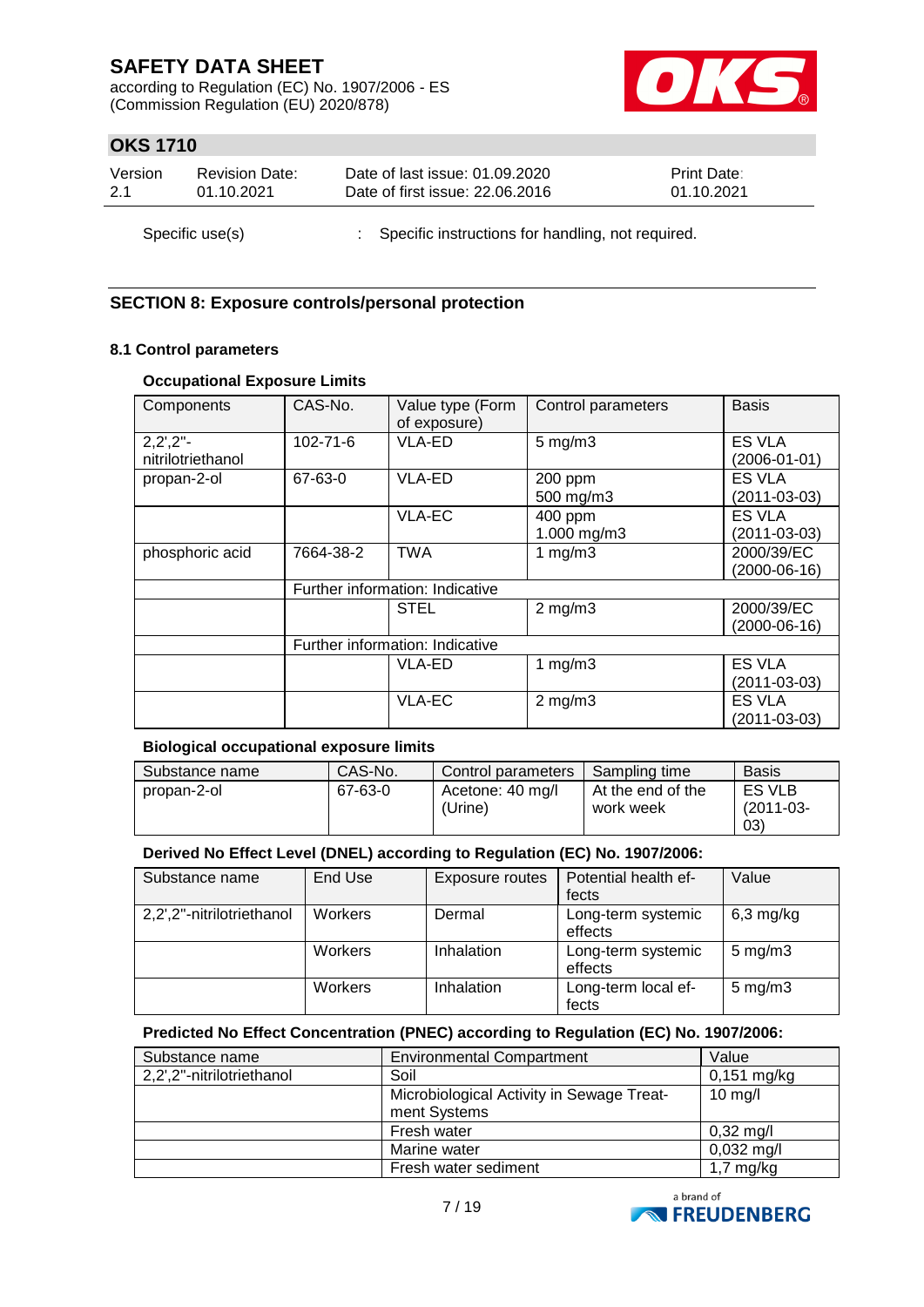according to Regulation (EC) No. 1907/2006 - ES (Commission Regulation (EU) 2020/878)



# **OKS 1710**

| <b>OKS 1710</b> |                                                                       |   |                                                                                                                                                                                                                                                                                                                                             |                                  |
|-----------------|-----------------------------------------------------------------------|---|---------------------------------------------------------------------------------------------------------------------------------------------------------------------------------------------------------------------------------------------------------------------------------------------------------------------------------------------|----------------------------------|
| Version<br>2.1  | <b>Revision Date:</b><br>01.10.2021                                   |   | Date of last issue: 01.09.2020<br>Date of first issue: 22.06.2016                                                                                                                                                                                                                                                                           | <b>Print Date:</b><br>01.10.2021 |
|                 |                                                                       |   | Marine sediment                                                                                                                                                                                                                                                                                                                             | $0,17$ mg/kg                     |
|                 | 8.2 Exposure controls                                                 |   |                                                                                                                                                                                                                                                                                                                                             |                                  |
|                 | <b>Engineering measures</b>                                           |   | Use only in an area equipped with explosion proof exhaust ventilation.<br>Maintain air concentrations below occupational exposure standards.                                                                                                                                                                                                |                                  |
|                 | Personal protective equipment                                         |   |                                                                                                                                                                                                                                                                                                                                             |                                  |
|                 | Eye protection                                                        | ÷ | Tightly fitting safety goggles                                                                                                                                                                                                                                                                                                              |                                  |
|                 | Hand protection<br>Material<br>Break through time<br>Protective index |   | Nitrile rubber<br>$> 10$ min<br>Class 1                                                                                                                                                                                                                                                                                                     |                                  |
|                 | Remarks                                                               |   | Wear protective gloves. The break through time depends<br>amongst other things on the material, the thickness and the<br>type of glove and therefore has to be measured for each<br>case.<br>The selected protective gloves have to satisfy the specifica-<br>tions of Regulation (EU) 2016/425 and the standard EN 374<br>derived from it. |                                  |
|                 | Respiratory protection                                                |   | Use respiratory protection unless adequate local exhaust<br>ventilation is provided or exposure assessment demonstrates<br>that exposures are within recommended exposure guidelines.                                                                                                                                                       |                                  |
|                 | Filter type                                                           | t | Filter type A-P                                                                                                                                                                                                                                                                                                                             |                                  |
|                 | Protective measures                                                   |   | The type of protective equipment must be selected according<br>to the concentration and amount of the dangerous substance<br>at the specific workplace.<br>Choose body protection in relation to its type, to the concen-<br>tration and amount of dangerous substances, and to the spe-<br>cific work-place.                               |                                  |

## **SECTION 9: Physical and chemical properties**

#### **9.1 Information on basic physical and chemical properties**

| Physical state  |    | : liquid          |
|-----------------|----|-------------------|
| Colour          | ÷. | white             |
| Odour           |    | alcohol-like      |
| Odour Threshold |    | No data available |

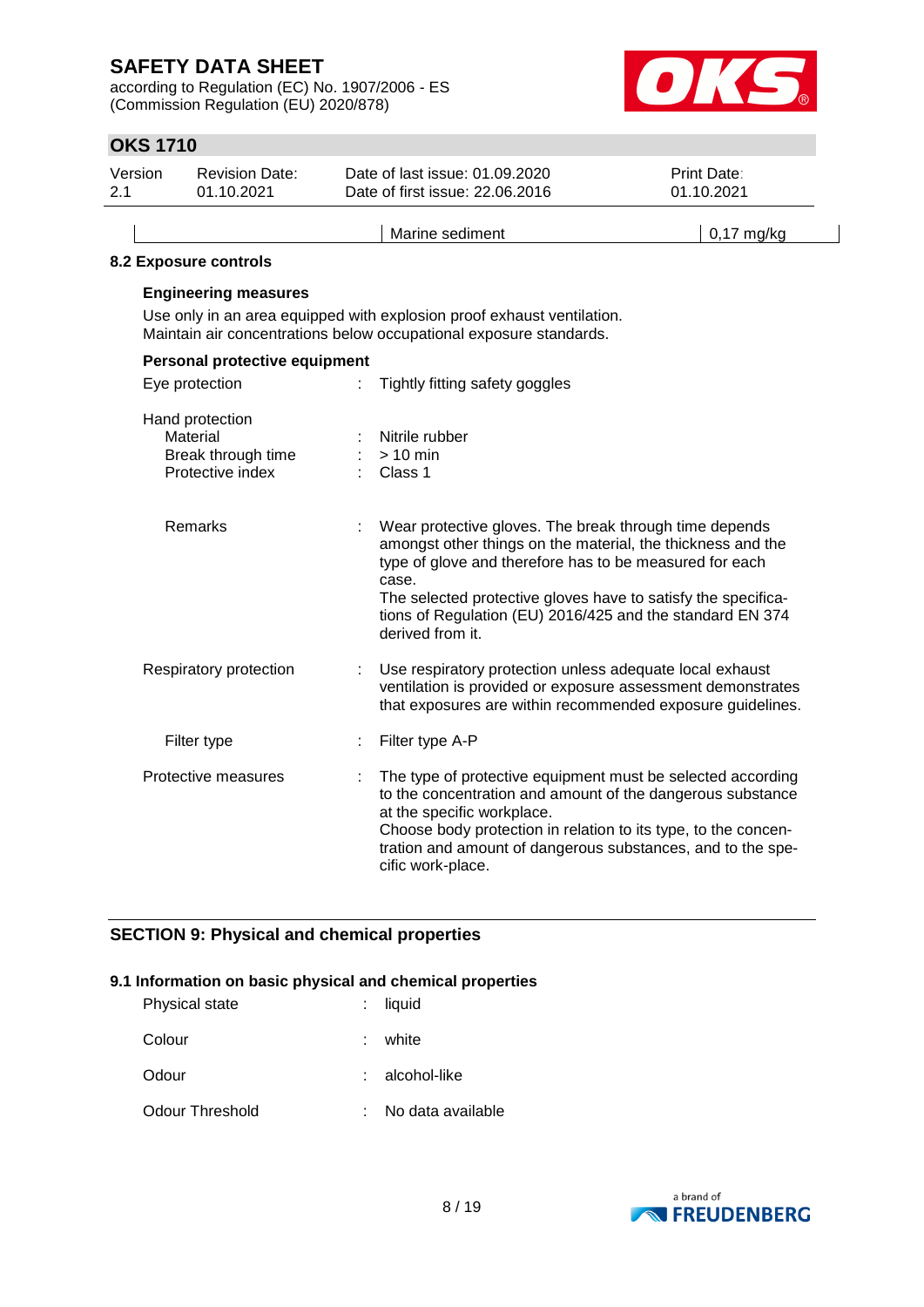according to Regulation (EC) No. 1907/2006 - ES (Commission Regulation (EU) 2020/878)



### **OKS 1710**

| Version<br>2.1 |                     | <b>Revision Date:</b><br>01.10.2021                 |                           | Date of last issue: 01.09.2020<br>Date of first issue: 22.06.2016       | Print Date:<br>01.10.2021 |
|----------------|---------------------|-----------------------------------------------------|---------------------------|-------------------------------------------------------------------------|---------------------------|
|                |                     | Melting point/range                                 | ÷.                        | No data available                                                       |                           |
|                |                     | Boiling point/boiling range                         | ÷                         | 91,5 °C                                                                 |                           |
|                | Flammability        |                                                     |                           | Not applicable                                                          |                           |
|                |                     | Upper explosion limit / Upper<br>flammability limit | ÷                         | No data available                                                       |                           |
|                |                     | Lower explosion limit / Lower<br>flammability limit | $\mathbb{R}^n$            | No data available                                                       |                           |
|                | Flash point         |                                                     | ÷                         | 38 °C(1.013 hPa)<br>Method: ISO 1516                                    |                           |
|                |                     | Auto-ignition temperature                           | ÷                         | No data available                                                       |                           |
|                | ture                | Decomposition temperature<br>Decomposition tempera- | ÷                         | No data available                                                       |                           |
|                | pH                  |                                                     | t.                        | 8,3 $(20 °C)$<br>Concentration: 100 %                                   |                           |
|                | Viscosity           | Viscosity, dynamic                                  | ÷                         | No data available                                                       |                           |
|                |                     | Viscosity, kinematic                                | ÷                         | 8,6 mm2/s (40 °C)                                                       |                           |
|                | Solubility(ies)     | Water solubility                                    |                           | completely miscible                                                     |                           |
|                |                     | Solubility in other solvents                        | $\sim 10$                 | No data available                                                       |                           |
|                | octanol/water       | Partition coefficient: n-                           | $\mathbb{R}^{\mathbb{Z}}$ | No data available                                                       |                           |
|                |                     | Vapour pressure                                     | ÷                         | 49,5 hPa (20 °C)                                                        |                           |
|                |                     | Relative density                                    |                           | 1,00 $(20 °C)$<br>Reference substance: Water<br>The value is calculated |                           |
|                | Density             |                                                     | ÷.                        | $1,00$ g/cm3<br>(20 °C)                                                 |                           |
|                | <b>Bulk density</b> |                                                     |                           | No data available                                                       |                           |
|                |                     | Relative vapour density                             | ÷                         | No data available                                                       |                           |

### **9.2 Other information**

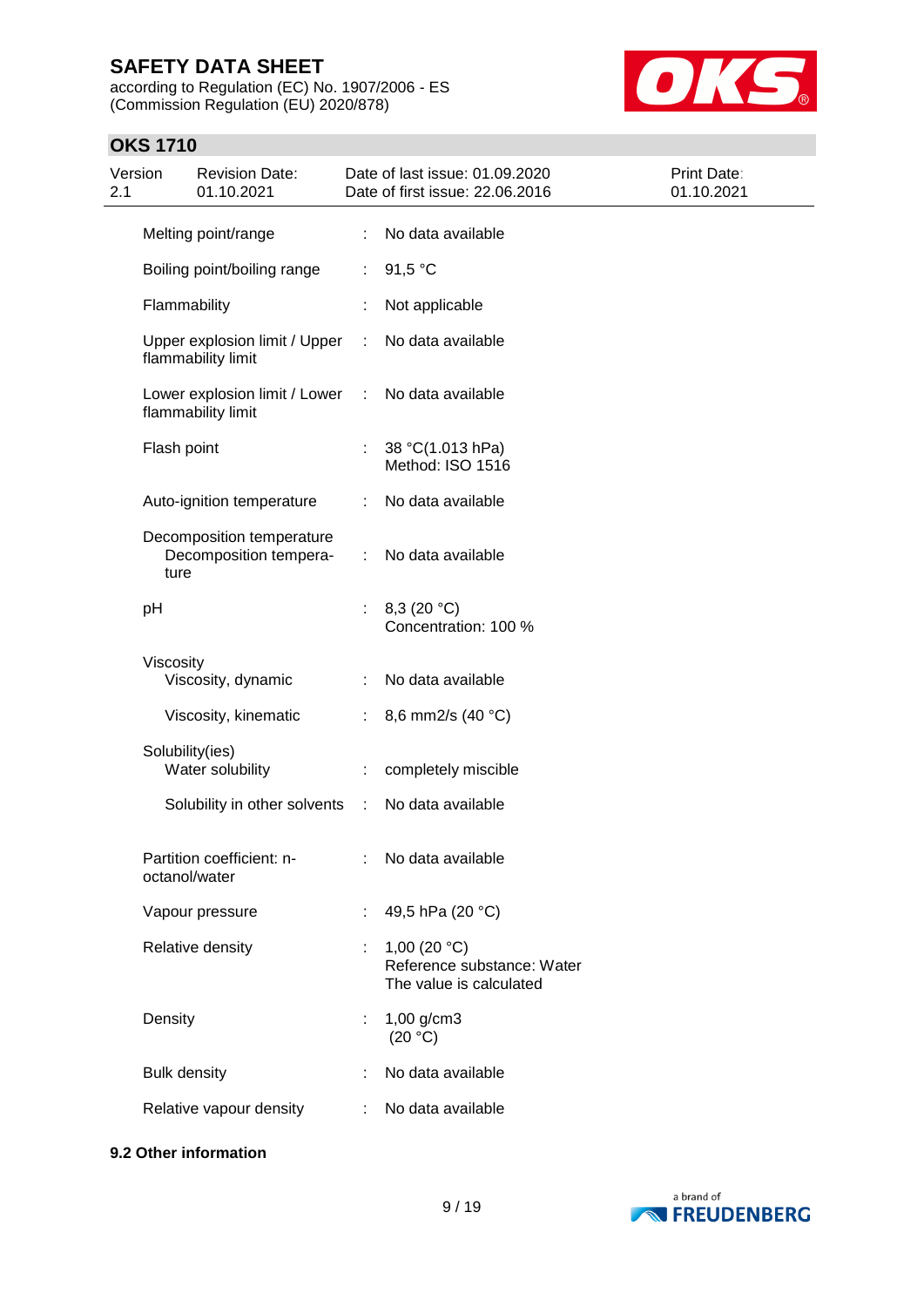according to Regulation (EC) No. 1907/2006 - ES (Commission Regulation (EU) 2020/878)



## **OKS 1710**

| Version<br>2.1    | <b>Revision Date:</b><br>01.10.2021 |   | Date of last issue: 01.09.2020<br>Date of first issue: 22.06.2016 | <b>Print Date:</b><br>01.10.2021 |  |
|-------------------|-------------------------------------|---|-------------------------------------------------------------------|----------------------------------|--|
| <b>Explosives</b> |                                     | ÷ | Not explosive                                                     |                                  |  |
|                   | Oxidizing properties                | ÷ | No data available                                                 |                                  |  |
| Self-ignition     |                                     | ÷ | not auto-flammable                                                |                                  |  |
|                   | Evaporation rate                    | ÷ | No data available                                                 |                                  |  |
|                   | Sublimation point                   | ÷ | No data available                                                 |                                  |  |

#### **SECTION 10: Stability and reactivity**

#### **10.1 Reactivity**

No hazards to be specially mentioned.

#### **10.2 Chemical stability**

Stable under normal conditions.

#### **10.3 Possibility of hazardous reactions**

| Hazardous reactions |  | No dangerous reaction known under conditions of normal use. |
|---------------------|--|-------------------------------------------------------------|
|---------------------|--|-------------------------------------------------------------|

#### **10.4 Conditions to avoid**

| Conditions to avoid | Heat, flames and sparks.               |
|---------------------|----------------------------------------|
|                     | Strong sunlight for prolonged periods. |

#### **10.5 Incompatible materials**

Materials to avoid : Oxidizing agents

#### **10.6 Hazardous decomposition products**

No decomposition if stored and applied as directed.

### **SECTION 11: Toxicological information**

#### **11.1 Information on toxicological effects**

#### **Acute toxicity**

**Product:**

| Acute oral toxicity       |    | Acute toxicity estimate: $> 2.000$ mg/kg<br>Method: Calculation method |
|---------------------------|----|------------------------------------------------------------------------|
| Acute inhalation toxicity |    | : Remarks: This information is not available.                          |
| Acute dermal toxicity     | ÷. | Symptoms: Redness, Local irritation                                    |

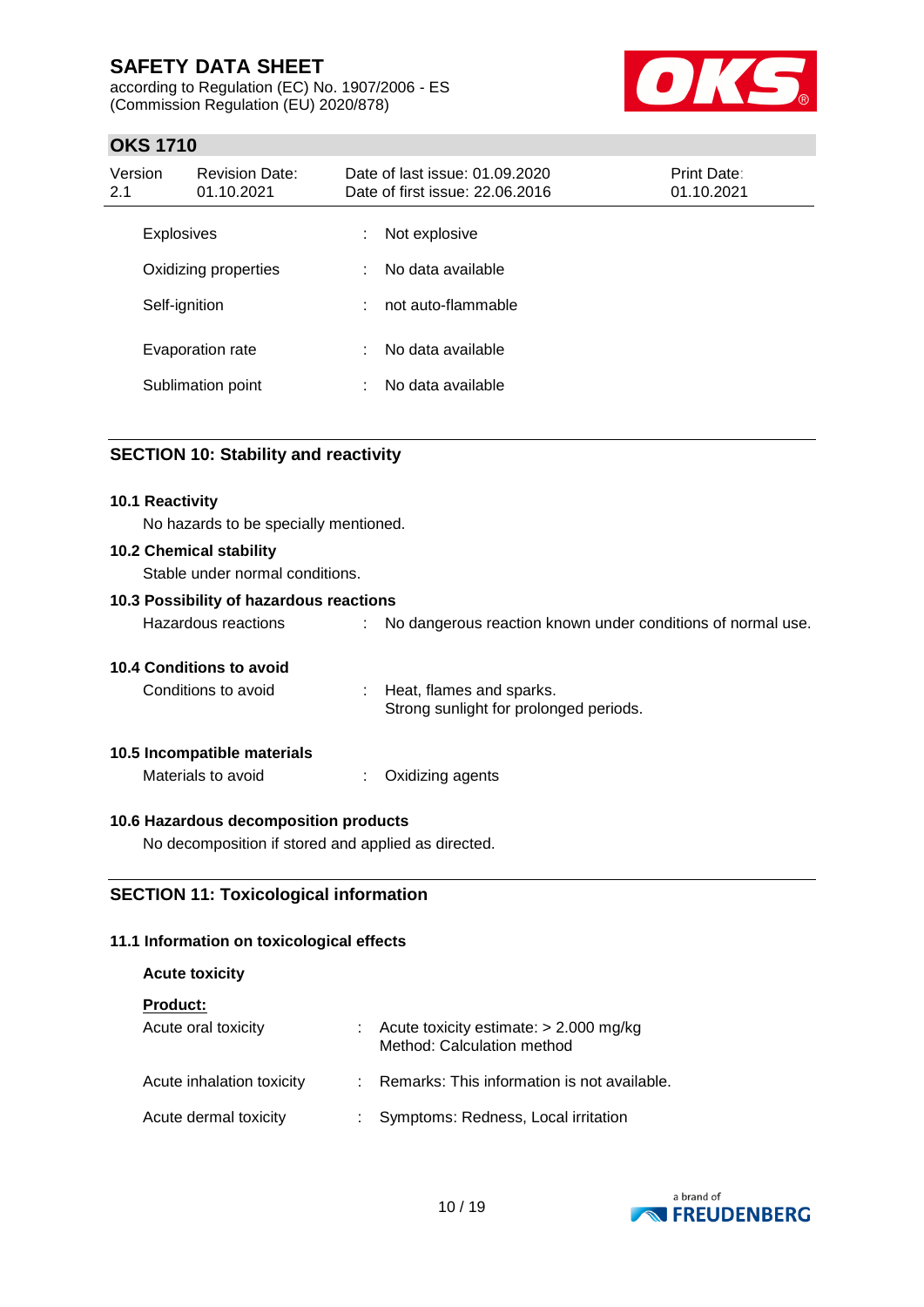according to Regulation (EC) No. 1907/2006 - ES (Commission Regulation (EU) 2020/878)



## **OKS 1710**

| 2.1 | Version             | <b>Revision Date:</b><br>01.10.2021 |                             | Date of last issue: 01.09.2020<br>Date of first issue: 22.06.2016                                                                        | Print Date:<br>01.10.2021 |
|-----|---------------------|-------------------------------------|-----------------------------|------------------------------------------------------------------------------------------------------------------------------------------|---------------------------|
|     |                     | Components:                         |                             |                                                                                                                                          |                           |
|     |                     | propan-2-ol:                        |                             |                                                                                                                                          |                           |
|     |                     | Acute oral toxicity                 | $\mathbb{Z}^{\mathbb{Z}^n}$ | LD50 Oral (Rat): 5.840 mg/kg                                                                                                             |                           |
|     |                     | Fettalkoholethoxylat:               |                             |                                                                                                                                          |                           |
|     |                     | Acute oral toxicity                 |                             | Assessment: The component/mixture is moderately toxic after<br>single ingestion.                                                         |                           |
|     |                     | 2,2',2"-nitrilotriethanol:          |                             |                                                                                                                                          |                           |
|     |                     | Acute oral toxicity                 |                             | : LD50 (Rat): 6.400 mg/kg<br>Method: OECD Test Guideline 401                                                                             |                           |
|     |                     | Acute dermal toxicity               |                             | : LD50 (Rat): $> 2.000$ mg/kg<br>Method: OECD Test Guideline 402<br>Assessment: The substance or mixture has no acute dermal<br>toxicity |                           |
|     |                     | <b>Skin corrosion/irritation</b>    |                             |                                                                                                                                          |                           |
|     | Product:<br>Remarks |                                     |                             | Irritating to skin.                                                                                                                      |                           |
|     |                     | Components:                         |                             |                                                                                                                                          |                           |
|     |                     | phosphoric acid:                    |                             |                                                                                                                                          |                           |
|     | Result              |                                     |                             | Causes burns.                                                                                                                            |                           |
|     |                     | 2,2',2"-nitrilotriethanol:          |                             |                                                                                                                                          |                           |
|     | <b>Species</b>      |                                     |                             | Rabbit                                                                                                                                   |                           |
|     |                     | Assessment                          |                             | No skin irritation                                                                                                                       |                           |
|     | Method<br>Result    |                                     |                             | <b>OECD Test Guideline 404</b><br>No skin irritation                                                                                     |                           |
|     |                     | Serious eye damage/eye irritation   |                             |                                                                                                                                          |                           |
|     | Product:            |                                     |                             |                                                                                                                                          |                           |
|     | Remarks             |                                     |                             | Risk of serious damage to eyes.                                                                                                          |                           |
|     |                     | Components:                         |                             |                                                                                                                                          |                           |
|     |                     | propan-2-ol:                        |                             |                                                                                                                                          |                           |
|     | Result              |                                     |                             | Irritating to eyes.                                                                                                                      |                           |
|     |                     | Fettalkoholethoxylat:               |                             |                                                                                                                                          |                           |
|     | Result              |                                     |                             | Risk of serious damage to eyes.                                                                                                          |                           |

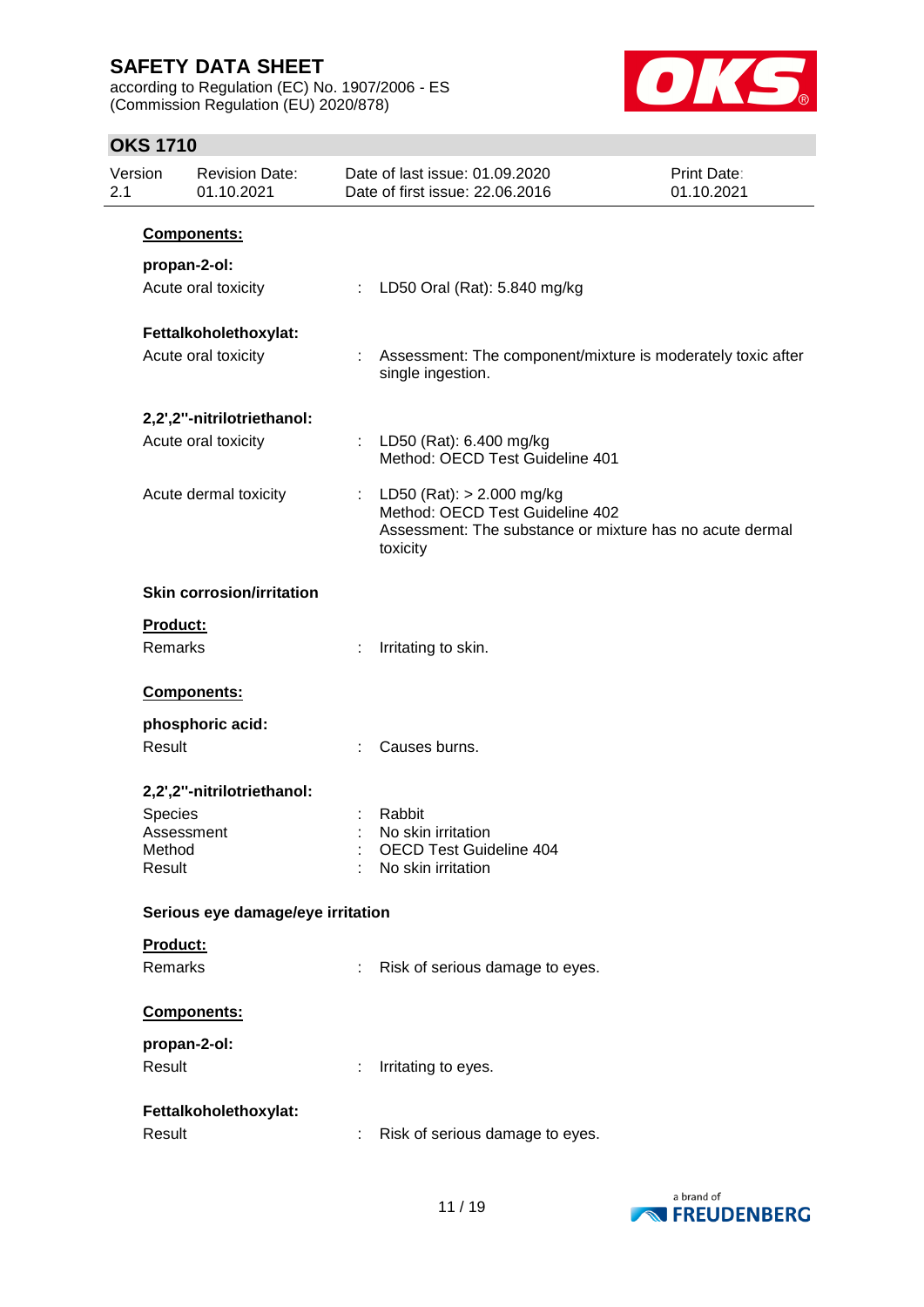according to Regulation (EC) No. 1907/2006 - ES (Commission Regulation (EU) 2020/878)



## **OKS 1710**

| Version<br>2.1  | <b>Revision Date:</b><br>01.10.2021 | Date of last issue: 01.09.2020<br>Date of first issue: 22.06.2016 | Print Date:<br>01.10.2021 |
|-----------------|-------------------------------------|-------------------------------------------------------------------|---------------------------|
|                 | 2,2',2"-nitrilotriethanol:          |                                                                   |                           |
| <b>Species</b>  |                                     | Rabbit                                                            |                           |
|                 | Assessment                          | No eye irritation                                                 |                           |
| Method          |                                     | <b>OECD Test Guideline 405</b>                                    |                           |
| Result          |                                     | No eye irritation                                                 |                           |
|                 | Respiratory or skin sensitisation   |                                                                   |                           |
| <b>Product:</b> |                                     |                                                                   |                           |
| Remarks         |                                     | This information is not available.                                |                           |
|                 | Components:                         |                                                                   |                           |
|                 | 2,2',2"-nitrilotriethanol:          |                                                                   |                           |
| Species         |                                     | Guinea pig                                                        |                           |
|                 | Assessment                          | Does not cause skin sensitisation.                                |                           |
| Method          |                                     | <b>OECD Test Guideline 406</b>                                    |                           |
| Result          |                                     | Does not cause skin sensitisation.                                |                           |
|                 | <b>Germ cell mutagenicity</b>       |                                                                   |                           |
| <b>Product:</b> |                                     |                                                                   |                           |
|                 | Genotoxicity in vitro               | : Remarks: No data available                                      |                           |
|                 | Genotoxicity in vivo                | Remarks: No data available                                        |                           |
|                 | Carcinogenicity                     |                                                                   |                           |
| Product:        |                                     |                                                                   |                           |
| Remarks         |                                     | No data available                                                 |                           |
|                 | <b>Reproductive toxicity</b>        |                                                                   |                           |
| Product:        |                                     |                                                                   |                           |
|                 | Effects on fertility                | Remarks: No data available                                        |                           |
| ment            | Effects on foetal develop-          | Remarks: No data available<br>t.                                  |                           |
|                 | <b>STOT - single exposure</b>       |                                                                   |                           |
|                 | Components:                         |                                                                   |                           |
|                 | propan-2-ol:                        |                                                                   |                           |
|                 | Assessment                          | May cause drowsiness or dizziness.                                |                           |
|                 | 2,2',2"-nitrilotriethanol:          |                                                                   |                           |
|                 | Assessment                          | The substance or mixture is not classified as specific target     |                           |
|                 |                                     | organ toxicant, single exposure.                                  |                           |

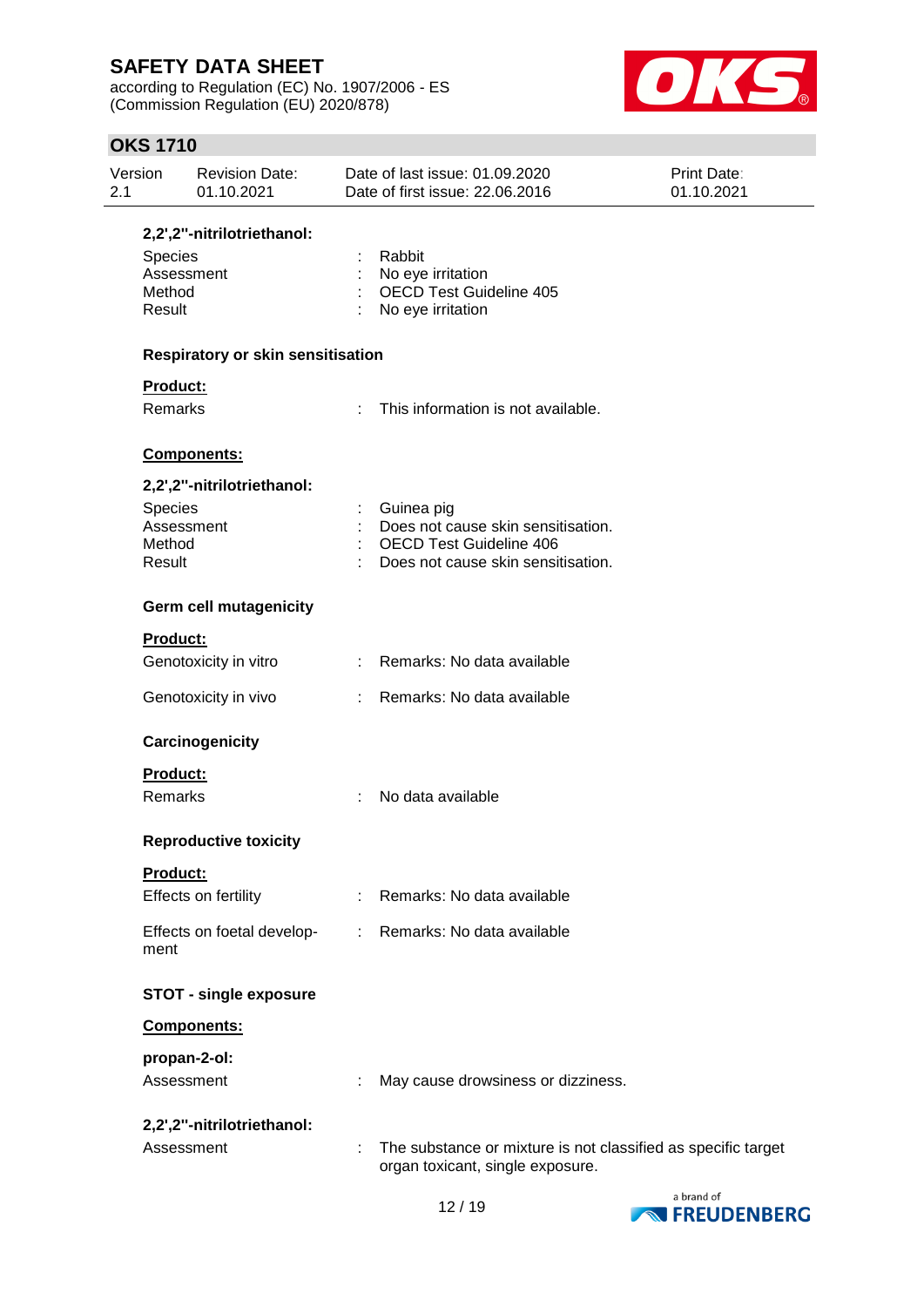according to Regulation (EC) No. 1907/2006 - ES (Commission Regulation (EU) 2020/878)



## **OKS 1710**

| Version | <b>Revision Date:</b> | Date of last issue: 01.09.2020  | <b>Print Date:</b> |
|---------|-----------------------|---------------------------------|--------------------|
| 2.1     | 01.10.2021            | Date of first issue: 22,06,2016 | 01.10.2021         |

| <b>STOT - repeated exposure</b>       |                                                                                                          |
|---------------------------------------|----------------------------------------------------------------------------------------------------------|
| Components:                           |                                                                                                          |
| 2,2',2"-nitrilotriethanol:            |                                                                                                          |
| Assessment                            | ÷<br>The substance or mixture is not classified as specific target<br>organ toxicant, repeated exposure. |
| <b>Repeated dose toxicity</b>         |                                                                                                          |
| Product:                              |                                                                                                          |
| Remarks                               | This information is not available.                                                                       |
| <b>Aspiration toxicity</b>            |                                                                                                          |
| <b>Product:</b>                       |                                                                                                          |
| This information is not available.    |                                                                                                          |
| Components:                           |                                                                                                          |
| 2,2',2"-nitrilotriethanol:            |                                                                                                          |
| No aspiration toxicity classification |                                                                                                          |
| <b>Further information</b>            |                                                                                                          |
| <b>Product:</b>                       |                                                                                                          |
| Remarks                               | Ingestion causes irritation of upper respiratory system and<br>gastrointestinal disturbance.             |
|                                       |                                                                                                          |

## **SECTION 12: Ecological information**

### **12.1 Toxicity**

| <b>Product:</b>                                          |   |                            |
|----------------------------------------------------------|---|----------------------------|
| Toxicity to fish                                         |   | Remarks: No data available |
| Toxicity to daphnia and other :<br>aquatic invertebrates |   | Remarks: No data available |
| Toxicity to algae/aquatic<br>plants                      |   | Remarks: No data available |
| Toxicity to microorganisms                               | ÷ | Remarks: No data available |

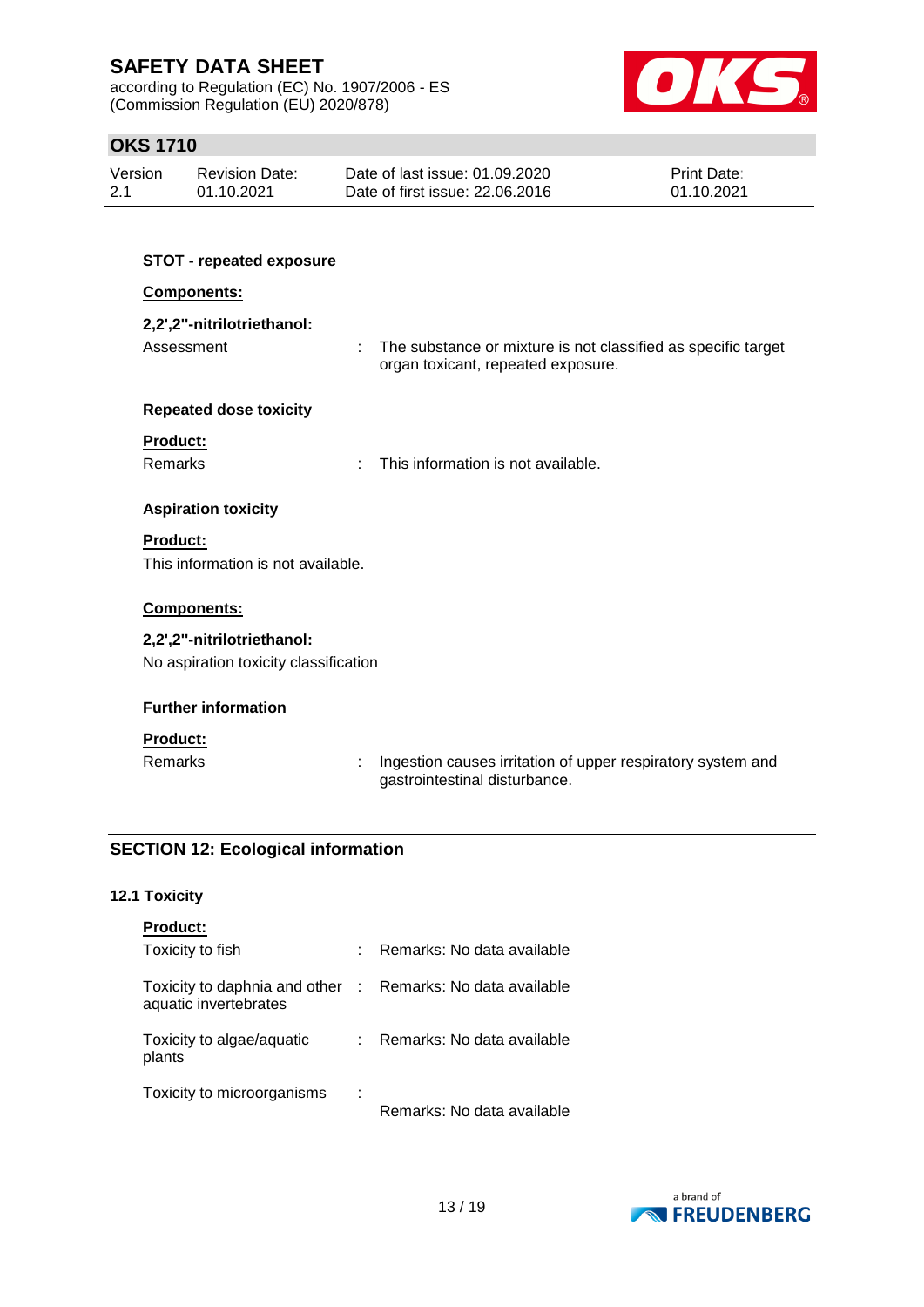according to Regulation (EC) No. 1907/2006 - ES (Commission Regulation (EU) 2020/878)



## **OKS 1710**

| Version<br>2.1 |                 | <b>Revision Date:</b><br>01.10.2021                      |    | Date of last issue: 01.09.2020<br>Date of first issue: 22.06.2016                                                                                                                                                       | <b>Print Date:</b><br>01.10.2021 |
|----------------|-----------------|----------------------------------------------------------|----|-------------------------------------------------------------------------------------------------------------------------------------------------------------------------------------------------------------------------|----------------------------------|
|                |                 | Components:                                              |    |                                                                                                                                                                                                                         |                                  |
|                |                 | 2,2',2"-nitrilotriethanol:                               |    |                                                                                                                                                                                                                         |                                  |
|                |                 | Toxicity to fish                                         |    | : LC50 (Pimephales promelas (fathead minnow)): 11.800 mg/l<br>Exposure time: 96 h<br>Test Type: flow-through test                                                                                                       |                                  |
|                |                 | Toxicity to daphnia and other :<br>aquatic invertebrates |    | EC50 (Ceriodaphnia dubia (water flea)): 609,88 mg/l<br>Exposure time: 48 h<br>Test Type: flow-through test                                                                                                              |                                  |
|                | plants          | Toxicity to algae/aquatic                                | t. | EC50 (Desmodesmus subspicatus (green algae)): 216 mg/l<br>Exposure time: 72 h<br>Test Type: static test                                                                                                                 |                                  |
|                |                 | 12.2 Persistence and degradability                       |    |                                                                                                                                                                                                                         |                                  |
|                | <b>Product:</b> |                                                          |    |                                                                                                                                                                                                                         |                                  |
|                |                 | Biodegradability                                         |    | Remarks: No data available                                                                                                                                                                                              |                                  |
|                | ity             |                                                          |    | Physico-chemical removabil- : Remarks: No data available                                                                                                                                                                |                                  |
|                |                 | Components:                                              |    |                                                                                                                                                                                                                         |                                  |
|                | propan-2-ol:    |                                                          |    |                                                                                                                                                                                                                         |                                  |
|                |                 | Biodegradability                                         |    | Result: Readily biodegradable.                                                                                                                                                                                          |                                  |
|                |                 | 2,2',2"-nitrilotriethanol:                               |    |                                                                                                                                                                                                                         |                                  |
|                |                 | Biodegradability                                         |    | Result: Readily biodegradable.                                                                                                                                                                                          |                                  |
|                |                 | 12.3 Bioaccumulative potential                           |    |                                                                                                                                                                                                                         |                                  |
|                | <b>Product:</b> |                                                          |    |                                                                                                                                                                                                                         |                                  |
|                |                 | <b>Bioaccumulation</b>                                   |    | Remarks: This mixture contains no substance considered to<br>be persistent, bioaccumulating and toxic (PBT).<br>This mixture contains no substance considered to be very<br>persistent and very bioaccumulating (vPvB). |                                  |
|                |                 | Components:                                              |    |                                                                                                                                                                                                                         |                                  |
|                | propan-2-ol:    |                                                          |    |                                                                                                                                                                                                                         |                                  |
|                |                 | <b>Bioaccumulation</b>                                   |    | Remarks: Bioaccumulation is unlikely.                                                                                                                                                                                   |                                  |
|                | octanol/water   | Partition coefficient: n-                                |    | log Pow: 0,05                                                                                                                                                                                                           |                                  |
|                |                 | 2,2',2"-nitrilotriethanol:                               |    |                                                                                                                                                                                                                         |                                  |
|                |                 | Partition coefficient: n-                                |    | log Pow: -2,3 (25 °C)                                                                                                                                                                                                   |                                  |

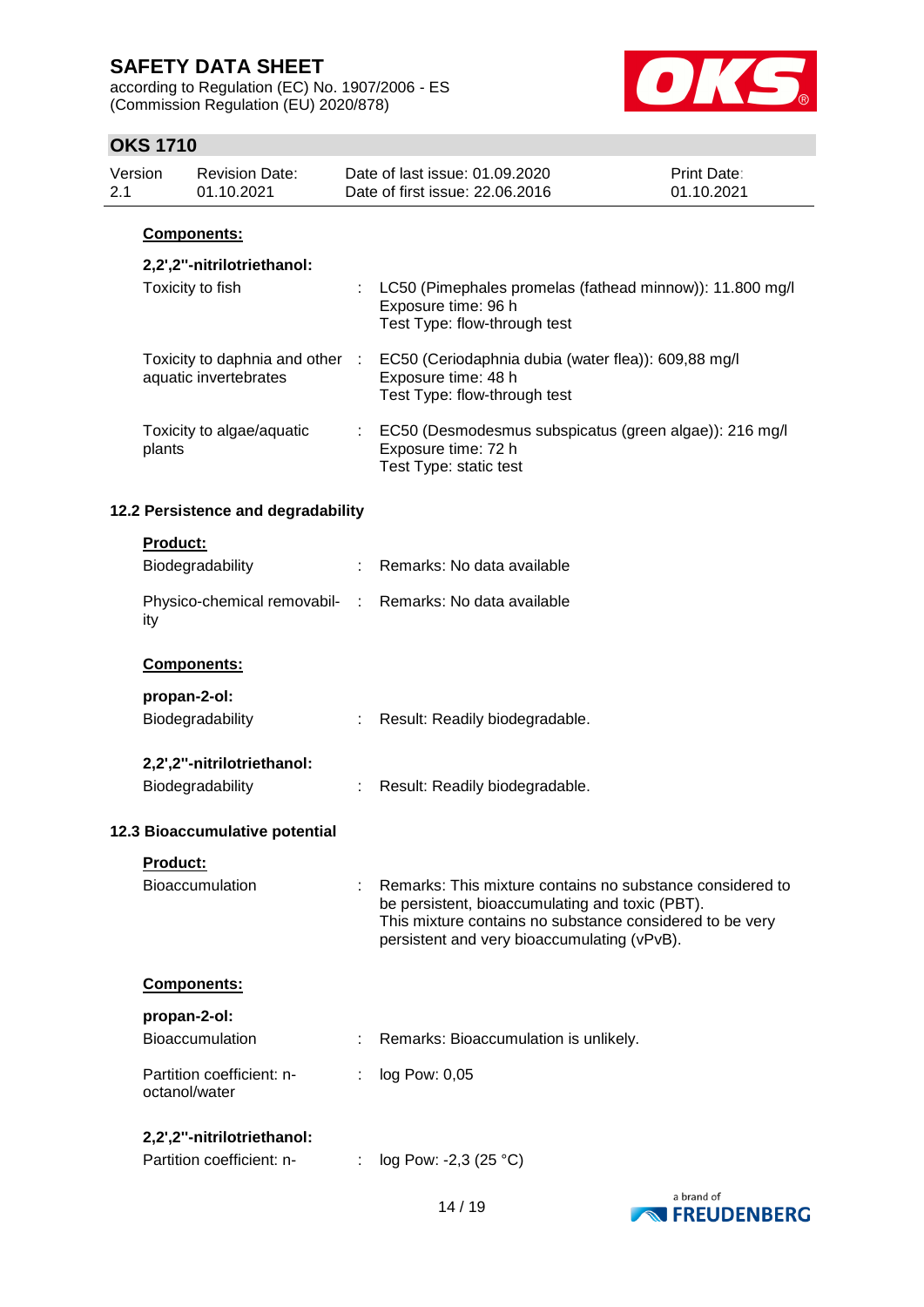according to Regulation (EC) No. 1907/2006 - ES (Commission Regulation (EU) 2020/878)



## **OKS 1710**

| Version | Revision Date: | Date of last issue: 01.09.2020  | <b>Print Date:</b> |
|---------|----------------|---------------------------------|--------------------|
| -2.1    | 01.10.2021     | Date of first issue: 22,06,2016 | 01.10.2021         |
|         |                |                                 |                    |

octanol/water

#### **12.4 Mobility in soil**

| <b>Product:</b>                                    |                              |
|----------------------------------------------------|------------------------------|
| Mobility                                           | : Remarks: No data available |
| Distribution among environ-<br>mental compartments | : Remarks: No data available |

#### **12.5 Results of PBT and vPvB assessment**

| This substance/mixture contains no components considered<br>to be either persistent, bioaccumulative and toxic (PBT), or<br>very persistent and very bioaccumulative (vPvB) at levels of<br>0.1% or higher                                                                  |
|-----------------------------------------------------------------------------------------------------------------------------------------------------------------------------------------------------------------------------------------------------------------------------|
|                                                                                                                                                                                                                                                                             |
|                                                                                                                                                                                                                                                                             |
| Non-classified vPvB substance. Non-classified PBT sub-<br>stance.                                                                                                                                                                                                           |
| 12.6 Endocrine disrupting properties                                                                                                                                                                                                                                        |
|                                                                                                                                                                                                                                                                             |
| : The substance/mixture does not contain components consid-<br>ered to have endocrine disrupting properties according to<br>REACH Article 57(f) or Commission Delegated regulation<br>(EU) 2017/2100 or Commission Regulation (EU) 2018/605 at<br>levels of 0.1% or higher. |
|                                                                                                                                                                                                                                                                             |
|                                                                                                                                                                                                                                                                             |

#### **Product:**

| Additional ecological infor- | No information on ecology is available. |
|------------------------------|-----------------------------------------|
| mation                       |                                         |

### **SECTION 13: Disposal considerations**

| 13.1 Waste treatment methods |                                                                                    |
|------------------------------|------------------------------------------------------------------------------------|
| Product                      | : The product should not be allowed to enter drains, water<br>courses or the soil. |
|                              | Do not dispose of with domestic refuse.                                            |
|                              | Diagogaethau banaadana maata istoopaalisaan mitoloogal i                           |

Dispose of as hazardous waste in compliance with local and national regulations.

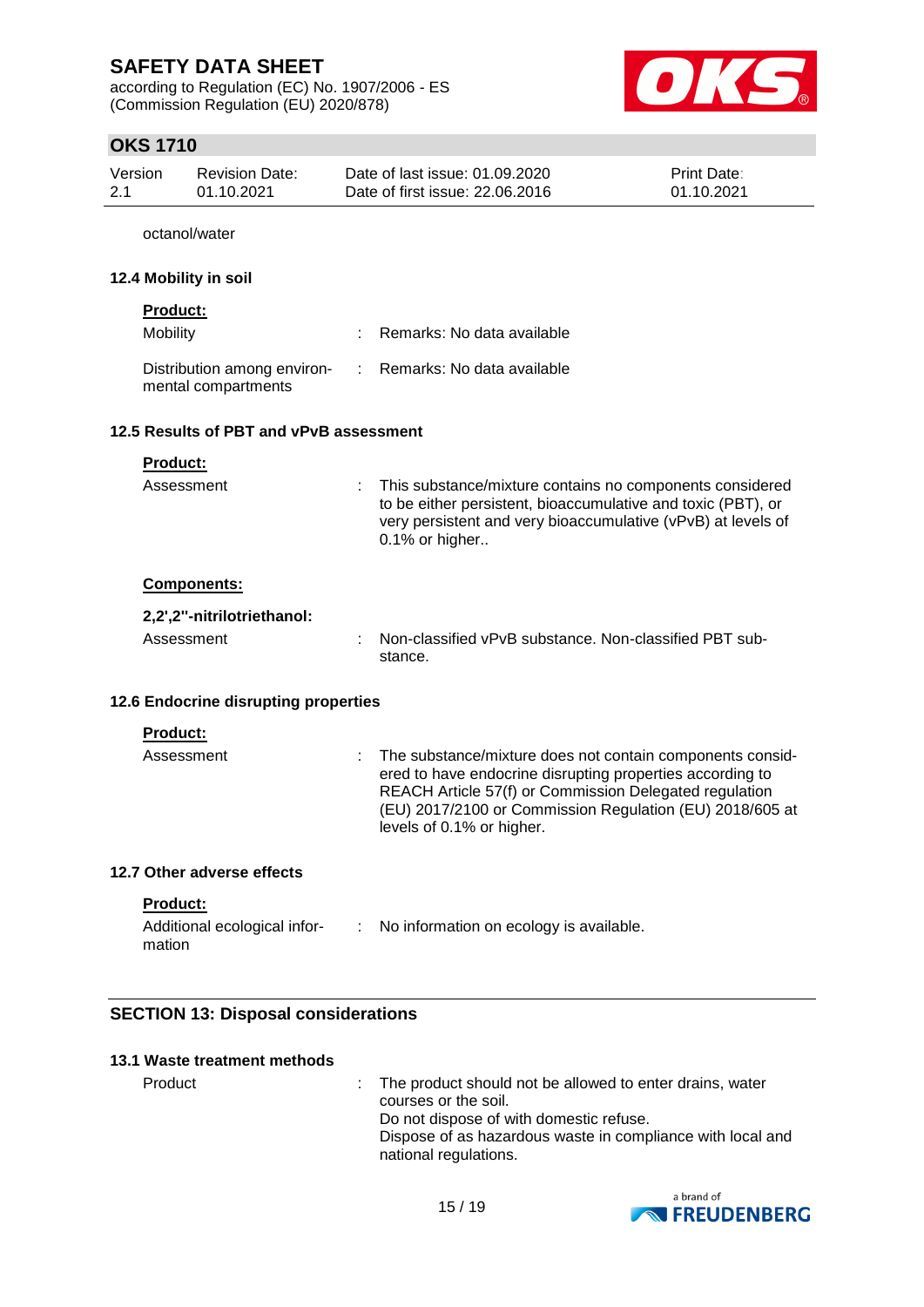according to Regulation (EC) No. 1907/2006 - ES (Commission Regulation (EU) 2020/878)



## **OKS 1710**

| Version<br>2.1 | <b>Revision Date:</b><br>01.10.2021 |                            | Date of last issue: 01.09.2020<br>Date of first issue: 22.06.2016                                                                                                      | <b>Print Date:</b><br>01.10.2021 |
|----------------|-------------------------------------|----------------------------|------------------------------------------------------------------------------------------------------------------------------------------------------------------------|----------------------------------|
|                |                                     |                            | Waste codes should be assigned by the user based on the<br>application for which the product was used.                                                                 |                                  |
|                | Contaminated packaging              | t.                         | Packaging that is not properly emptied must be disposed of as<br>the unused product.<br>Dispose of waste product or used containers according to<br>local regulations. |                                  |
|                |                                     |                            | The following Waste Codes are only suggestions:                                                                                                                        |                                  |
| Waste Code     |                                     | $\mathcal{L}^{\text{max}}$ | unused product<br>16 10 01, aqueous liquid wastes containing hazardous sub-<br>stances                                                                                 |                                  |
|                |                                     |                            | uncleaned packagings<br>15 01 10, packaging containing residues of or contaminated<br>by hazardous substances                                                          |                                  |

## **SECTION 14: Transport information**

#### **14.1 UN number or ID number**

Not regulated as a dangerous good

#### **14.2 UN proper shipping name**

Not regulated as a dangerous good

#### **14.3 Transport hazard class(es)**

Not regulated as a dangerous good

#### **14.4 Packing group**

Not regulated as a dangerous good

#### **14.5 Environmental hazards**

Not regulated as a dangerous good

**14.6 Special precautions for user** Not applicable

#### **14.7 Maritime transport in bulk according to IMO instruments**

Remarks : Not applicable for product as supplied.

#### **SECTION 15: Regulatory information**

#### **15.1 Safety, health and environmental regulations/legislation specific for the substance or mixture**

REACH - Restrictions on the manufacture, placing on the market and use of certain dangerous substances, preparations and articles (Annex XVII)

: Conditions of restriction for the following entries should be considered: Number on list 3

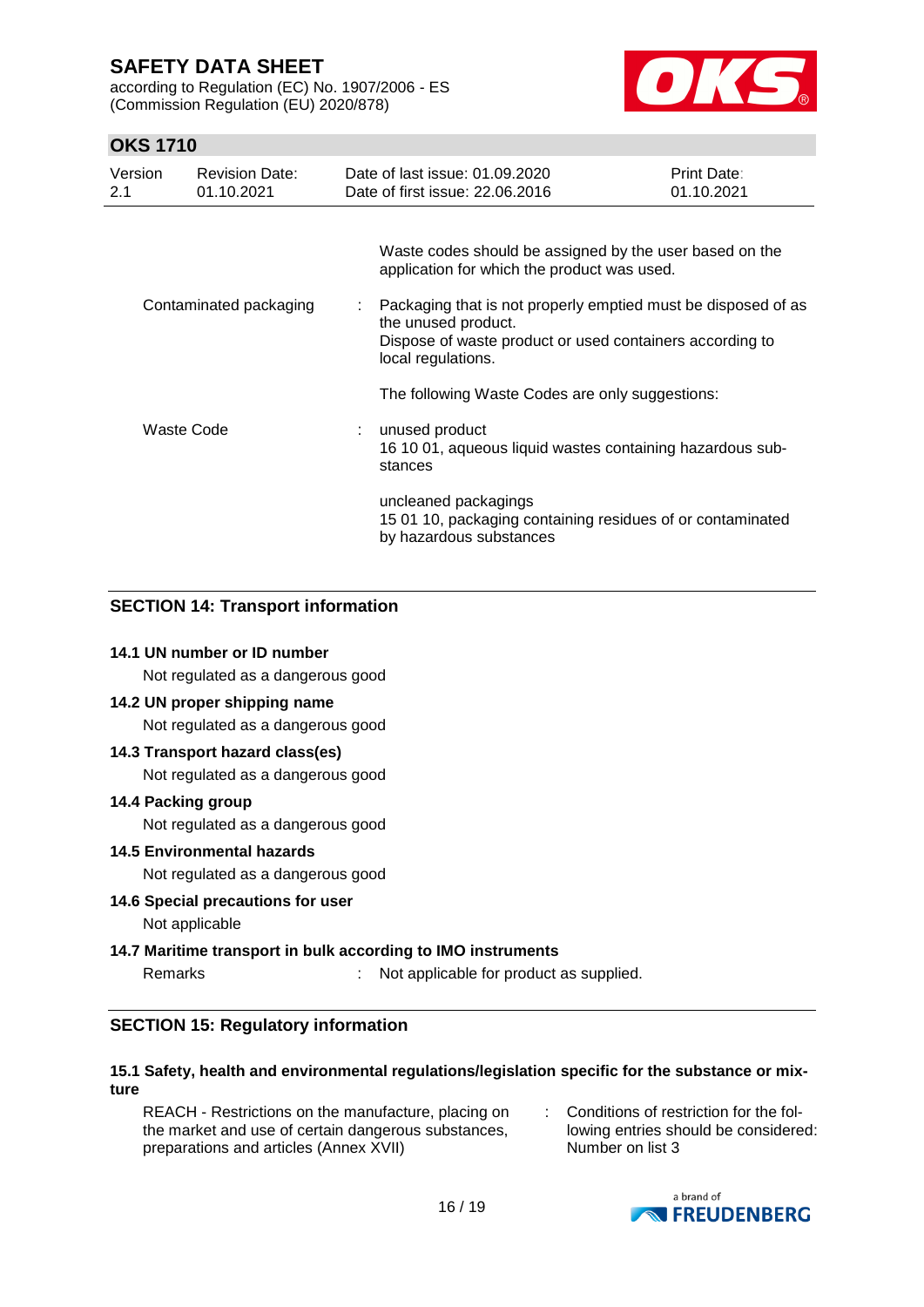according to Regulation (EC) No. 1907/2006 - ES (Commission Regulation (EU) 2020/878)



## **OKS 1710**

| Version<br>2.1                                                                                            | <b>Revision Date:</b><br>01.10.2021                                                                                                                    | Date of last issue: 01.09.2020<br>Date of first issue: 22.06.2016                                            |                 | <b>Print Date:</b><br>01.10.2021                                                                                                                                      |
|-----------------------------------------------------------------------------------------------------------|--------------------------------------------------------------------------------------------------------------------------------------------------------|--------------------------------------------------------------------------------------------------------------|-----------------|-----------------------------------------------------------------------------------------------------------------------------------------------------------------------|
| REACH - Candidate List of Substances of Very High<br>Concern for Authorisation (Article 59).<br>(EU SVHC) |                                                                                                                                                        |                                                                                                              | ÷               | This product does not contain sub-<br>stances of very high concern (Regu-<br>lation (EC) No 1907/2006 (REACH),<br>Article 57).                                        |
|                                                                                                           | (Annex XIV)<br>(EU. REACH - Annex XIV)                                                                                                                 | REACH - List of substances subject to authorisation                                                          |                 | Not applicable                                                                                                                                                        |
|                                                                                                           | plete the ozone layer<br>(EC 1005/2009)                                                                                                                | Regulation (EC) No 1005/2009 on substances that de-                                                          | ÷               | Not applicable                                                                                                                                                        |
|                                                                                                           | tants (recast)<br>(EU POP)                                                                                                                             | Regulation (EU) 2019/1021 on persistent organic pollu-                                                       | ÷               | Not applicable                                                                                                                                                        |
| (EU PIC)                                                                                                  | of dangerous chemicals                                                                                                                                 | Regulation (EC) No 649/2012 of the European Parlia-<br>ment and the Council concerning the export and import |                 | Not applicable                                                                                                                                                        |
|                                                                                                           |                                                                                                                                                        |                                                                                                              | $:$ P5c         |                                                                                                                                                                       |
| stances.                                                                                                  | Seveso III: Directive 2012/18/EU of the European<br>Parliament and of the Council on the control of<br>major-accident hazards involving dangerous sub- |                                                                                                              | P <sub>5c</sub> | <b>FLAMMABLE LIQUIDS</b>                                                                                                                                              |
|                                                                                                           | Volatile organic compounds                                                                                                                             | ÷                                                                                                            |                 | Directive 2010/75/EU of 24 November 2010 on industrial<br>emissions (integrated pollution prevention and control)<br>Volatile organic compounds (VOC) content: 6,39 % |

### **15.2 Chemical safety assessment**

This information is not available.

### **SECTION 16: Other information**

#### **Full text of H-Statements**

| H <sub>225</sub> | : Highly flammable liquid and vapour.      |
|------------------|--------------------------------------------|
| H <sub>302</sub> | : Harmful if swallowed.                    |
| H314             | : Causes severe skin burns and eye damage. |
| H318             | : Causes serious eye damage.               |
| H <sub>319</sub> | : Causes serious eye irritation.           |
| H336             | May cause drowsiness or dizziness.         |

**Full text of other abbreviations**

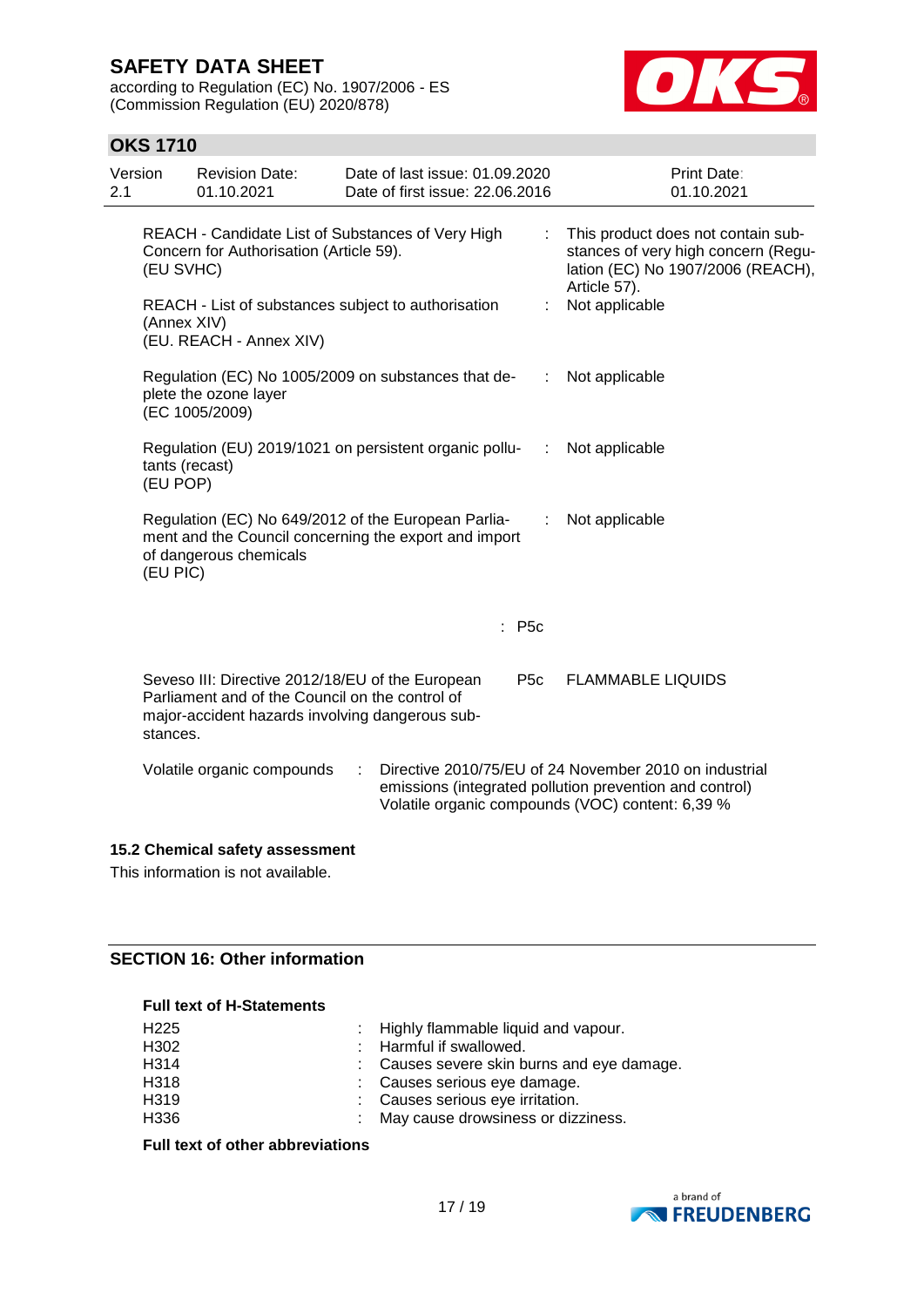according to Regulation (EC) No. 1907/2006 - ES (Commission Regulation (EU) 2020/878)



### **OKS 1710**

| Version | <b>Revision Date:</b> | Date of last issue: 01.09.2020  | <b>Print Date:</b> |
|---------|-----------------------|---------------------------------|--------------------|
| 2.1     | 01.10.2021            | Date of first issue: 22,06,2016 | 01.10.2021         |

| Note B                                                                      | Some substances (acids, bases, etc.) are placed on the mar-<br>ket in aqueous solutions at various concentrations and, there-<br>fore, these solutions require different classification and label-<br>ling since the hazards vary at different concentrations. In Part<br>3 entries with Note B have a general designation of the follow-<br>ing type: "nitric acid %". In this case the supplier must state<br>the percentage concentration of the solution on the label. Un-<br>less otherwise stated, it is assumed that the percentage con-<br>centration is calculated on a weight/weight basis. |
|-----------------------------------------------------------------------------|-------------------------------------------------------------------------------------------------------------------------------------------------------------------------------------------------------------------------------------------------------------------------------------------------------------------------------------------------------------------------------------------------------------------------------------------------------------------------------------------------------------------------------------------------------------------------------------------------------|
| 2000/39/EC                                                                  | : Europe. Commission Directive 2000/39/EC establishing a first<br>list of indicative occupational exposure limit values                                                                                                                                                                                                                                                                                                                                                                                                                                                                               |
| ES VLA                                                                      | Spain. Environmental Limits for exposure to Chemical agents<br>- Table 1: Occupational Exposure Values                                                                                                                                                                                                                                                                                                                                                                                                                                                                                                |
| ES VLB                                                                      | Occupational Exposure Limits for Chemical Agents in Spain -<br><b>Biological Exposure Values</b>                                                                                                                                                                                                                                                                                                                                                                                                                                                                                                      |
| 2000/39/EC / TWA<br>2000/39/EC / STEL<br>ES VLA / VLA-ED<br>ES VLA / VLA-EC | Limit Value - eight hours<br>Short term exposure limit<br>: Environmental Daily Limit Value<br>: Environmental Short Term Value                                                                                                                                                                                                                                                                                                                                                                                                                                                                       |

ADN - European Agreement concerning the International Carriage of Dangerous Goods by Inland Waterways; ADR - European Agreement concerning the International Carriage of Dangerous Goods by Road; AIIC - Australian Inventory of Industrial Chemicals; ASTM - American Society for the Testing of Materials; bw - Body weight; CLP - Classification Labelling Packaging Regulation; Regulation (EC) No 1272/2008; CMR - Carcinogen, Mutagen or Reproductive Toxicant; DIN - Standard of the German Institute for Standardisation; DSL - Domestic Substances List (Canada); ECHA - European Chemicals Agency; EC-Number - European Community number; ECx - Concentration associated with x% response; ELx - Loading rate associated with x% response; EmS - Emergency Schedule; ENCS - Existing and New Chemical Substances (Japan); ErCx - Concentration associated with x% growth rate response; GHS - Globally Harmonized System; GLP - Good Laboratory Practice; IARC - International Agency for Research on Cancer; IATA - International Air Transport Association; IBC - International Code for the Construction and Equipment of Ships carrying Dangerous Chemicals in Bulk; IC50 - Half maximal inhibitory concentration; ICAO - International Civil Aviation Organization; IECSC - Inventory of Existing Chemical Substances in China; IMDG - International Maritime Dangerous Goods; IMO - International Maritime Organization; ISHL - Industrial Safety and Health Law (Japan); ISO - International Organisation for Standardization; KECI - Korea Existing Chemicals Inventory; LC50 - Lethal Concentration to 50 % of a test population; LD50 - Lethal Dose to 50% of a test population (Median Lethal Dose); MARPOL - International Convention for the Prevention of Pollution from Ships; n.o.s. - Not Otherwise Specified; NO(A)EC - No Observed (Adverse) Effect Concentration; NO(A)EL - No Observed (Adverse) Effect Level; NOELR - No Observable Effect Loading Rate; NZIoC - New Zealand Inventory of Chemicals; OECD - Organization for Economic Co-operation and Development; OPPTS - Office of Chemical Safety and Pollution Prevention; PBT - Persistent, Bioaccumulative and Toxic substance; PICCS - Philippines Inventory of Chemicals and Chemical Substances; (Q)SAR - (Quantitative) Structure Activity Relationship; REACH - Regulation (EC) No 1907/2006 of the European Parliament and of the Council concerning the Registration, Evaluation, Authorisation and Restriction of Chemicals; RID - Regulations concerning the International Carriage of Dangerous Goods by Rail; SADT - Self-Accelerating Decomposition Temperature; SDS - Safety Data Sheet; SVHC - Substance of Very High Concern; TCSI - Taiwan Chemical Substance Inventory; TRGS -